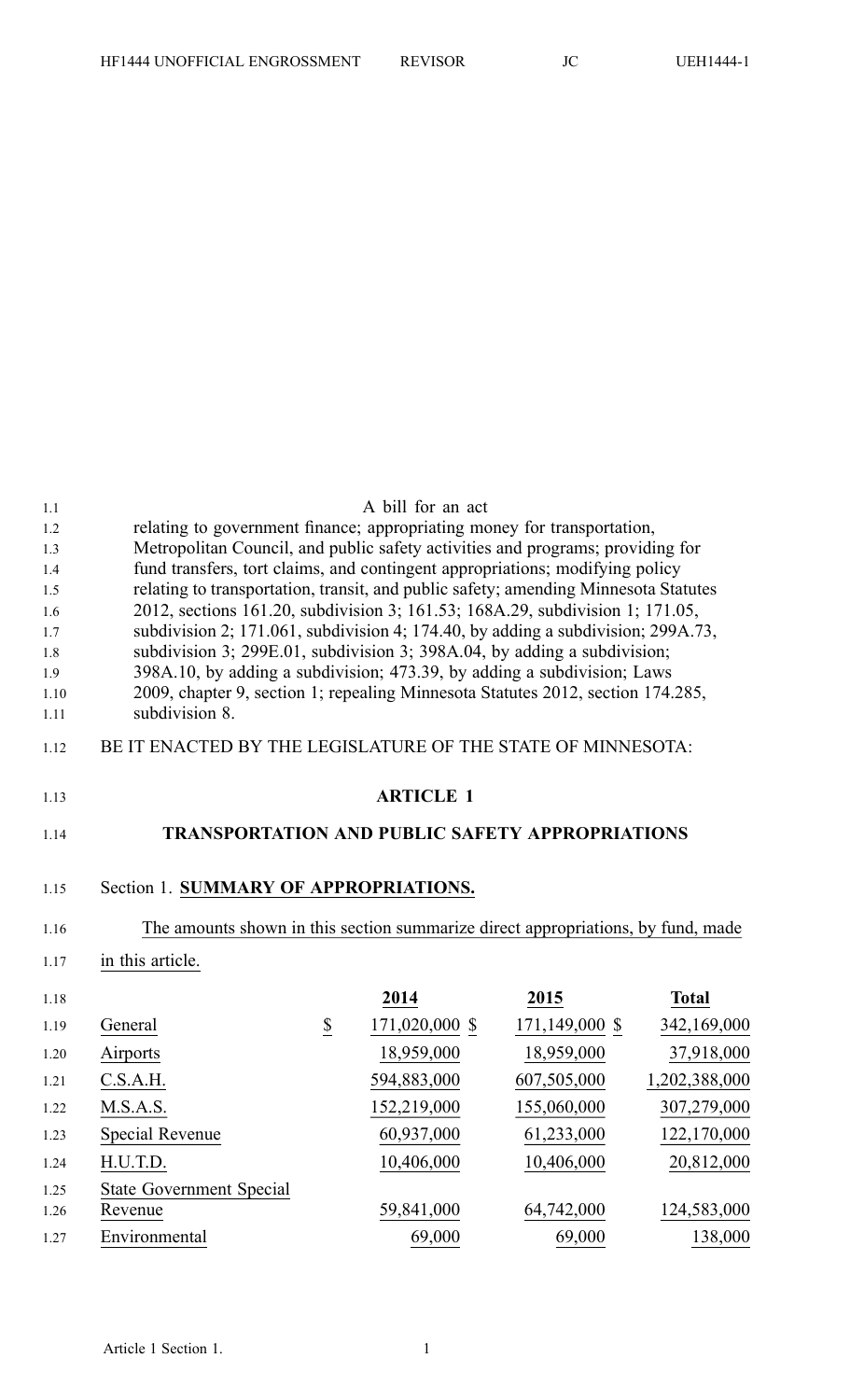| Total         |               | 2,657,221,000 \$ 2,710,614,000 \$ 5,367,835,000 |               |
|---------------|---------------|-------------------------------------------------|---------------|
| Trunk Highway | 1,588,887,000 | 1,621,491,000                                   | 3,210,378,000 |

#### 2.3 Sec. 2. **TRANSPORTATION APPROPRIATIONS.**

| 2.4                  |                                                                                              |                             |                          | The sums shown in the columns marked "Appropriations" are appropriated to |               |
|----------------------|----------------------------------------------------------------------------------------------|-----------------------------|--------------------------|---------------------------------------------------------------------------|---------------|
| 2.5                  | the agencies and for the purposes specified in this article. The appropriations are from     |                             |                          |                                                                           |               |
| 2.6                  | the trunk highway fund, or another named fund, and are available for the fiscal years        |                             |                          |                                                                           |               |
| 2.7                  | indicated for each purpose. The figures "2014" and "2015" used in this article mean that     |                             |                          |                                                                           |               |
| 2.8                  | the appropriations listed under them are available for the fiscal year ending June 30, 2014, |                             |                          |                                                                           |               |
| 2.9                  | or June 30, 2015, respectively. "The first year" is fiscal year 2014. "The second year" is   |                             |                          |                                                                           |               |
| 2.10                 | fiscal year 2015. "The biennium" is fiscal years 2014 and 2015.                              |                             |                          |                                                                           |               |
|                      |                                                                                              |                             |                          |                                                                           |               |
| 2.11                 |                                                                                              |                             |                          | <b>APPROPRIATIONS</b>                                                     |               |
| 2.12                 |                                                                                              |                             |                          | Available for the Year                                                    |               |
| 2.13                 |                                                                                              |                             |                          | <b>Ending June 30</b>                                                     |               |
| 2.14                 |                                                                                              |                             |                          | 2014                                                                      | 2015          |
| 2.15<br>2.16<br>2.17 | 3.<br>Sec.<br><b>TRANSPORTATION</b><br>Subdivision 1. Total Appropriation                    | <b>DEPARTMENT OF</b>        | $\underline{\mathbb{S}}$ | 2,282,625,000 \$                                                          | 2,330,711,000 |
|                      |                                                                                              |                             |                          |                                                                           |               |
| 2.18                 |                                                                                              | Appropriations by Fund      |                          |                                                                           |               |
| 2.19                 |                                                                                              | 2014                        | 2015                     |                                                                           |               |
| 2.20                 | General                                                                                      | 17,186,000                  | 17,205,000               |                                                                           |               |
| 2.21                 | Airports                                                                                     | 18,959,000                  | 18,959,000               |                                                                           |               |
| 2.22                 | C.S.A.H.                                                                                     | 594,883,000                 | 607,505,000              |                                                                           |               |
| 2.23                 | M.S.A.S                                                                                      | 152,219,000                 | 155,060,000              |                                                                           |               |
| 2.24                 | Trunk Highway                                                                                | 1,499,378,000 1,531,982,000 |                          |                                                                           |               |
| 2.25                 | The amounts that may be spent for each                                                       |                             |                          |                                                                           |               |
| 2.26                 | purpose are specified in the following                                                       |                             |                          |                                                                           |               |

- 2.27 subdivisions.
- 2.28 Subd. 2. **Multimodal Systems**
- 2.29 (a) **Aeronautics**
- 2.30 (1) **Airport Development and Assistance** 13,648,000 13,648,000
- 2.31 This appropriation is from the state
- 2.32 airports fund and must be spen<sup>t</sup> according
- 2.33 to Minnesota Statutes, section 360.305,
- 2.34 subdivision 4.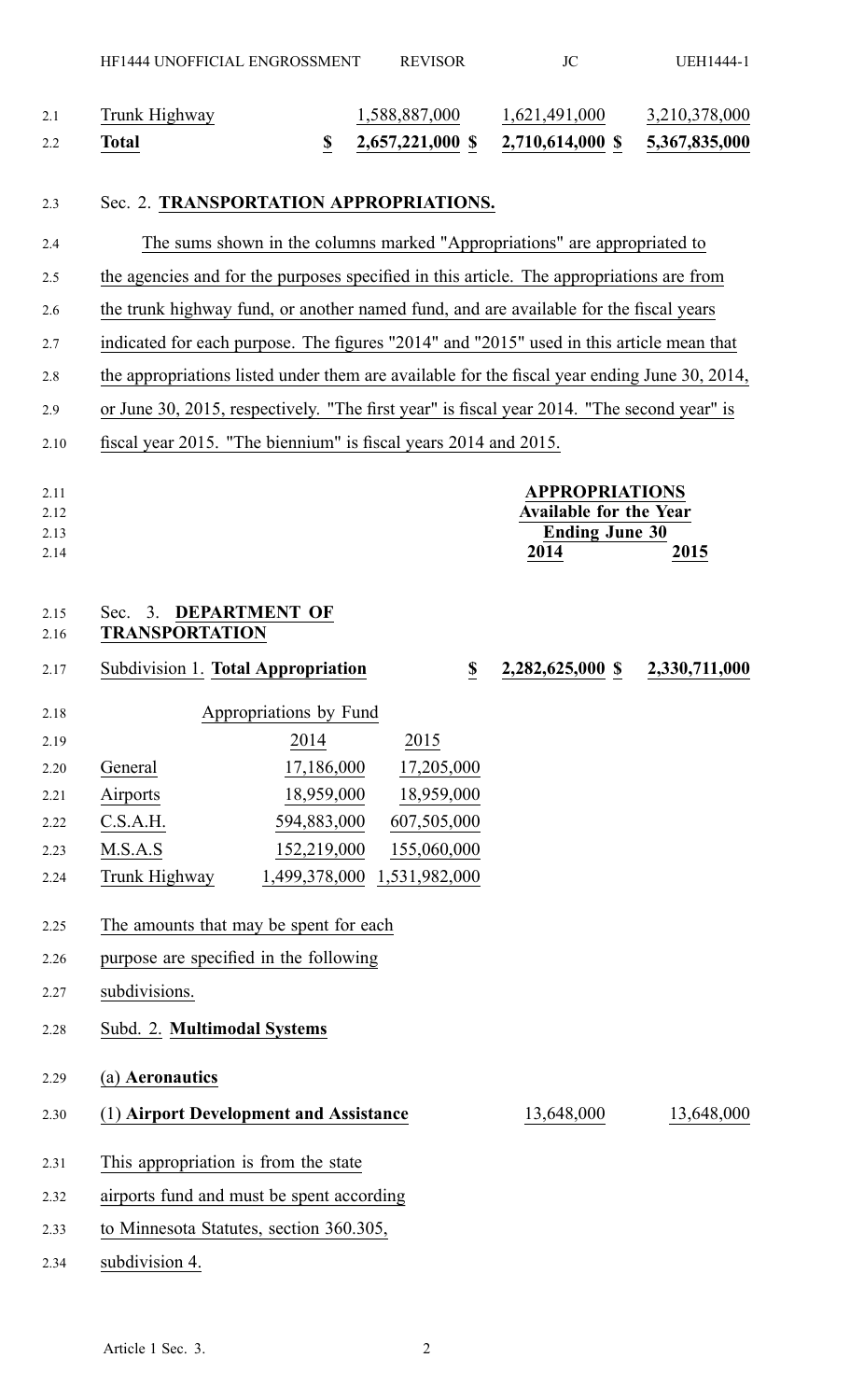|      | HF1444 UNOFFICIAL ENGROSSMENT                    | <b>REVISOR</b> | JC         | <b>UEH1444-1</b> |
|------|--------------------------------------------------|----------------|------------|------------------|
| 3.1  | The base appropriation for fiscal years 2016     |                |            |                  |
| 3.2  | and 2017 is \$14,298,000 for each year.          |                |            |                  |
| 3.3  | Notwithstanding Minnesota Statutes, section      |                |            |                  |
| 3.4  | 16A.28, subdivision 6, this appropriation is     |                |            |                  |
| 3.5  | available for five years after appropriation.    |                |            |                  |
| 3.6  | If the appropriation for either year is          |                |            |                  |
| 3.7  | insufficient, the appropriation for the other    |                |            |                  |
| 3.8  | year is available for it.                        |                |            |                  |
| 3.9  | (2) Aviation Support and Services                |                | 6,386,000  | 6,386,000        |
| 3.10 | Appropriations by Fund                           |                |            |                  |
| 3.11 | Airports<br>5,286,000                            | 5,286,000      |            |                  |
| 3.12 | Trunk Highway<br>1,100,000                       | 1,100,000      |            |                  |
| 3.13 | \$65,000 in each year is from the state airports |                |            |                  |
| 3.14 | fund for the Civil Air Patrol.                   |                |            |                  |
| 3.15 | (b) Transit                                      |                | 17,148,000 | 17,167,000       |
| 3.16 | Appropriations by Fund                           |                |            |                  |
| 3.17 | General<br>16,373,000                            | 16,392,000     |            |                  |
| 3.18 | Trunk Highway<br>775,000                         | 775,000        |            |                  |
| 3.19 | \$100,000 in each year is from the general       |                |            |                  |
| 3.20 | fund for the administrative expenses of the      |                |            |                  |
| 3.21 | Minnesota Council on Transportation Access       |                |            |                  |
| 3.22 | under Minnesota Statutes, section 174.285.       |                |            |                  |
| 3.23 | (c) Passenger Rail                               |                | 500,000    | 500,000          |
| 3.24 | This appropriation is from the general           |                |            |                  |
| 3.25 | fund for passenger rail system planning,         |                |            |                  |
| 3.26 | alternatives analysis, environmental analysis,   |                |            |                  |
| 3.27 | design, and preliminary engineering under        |                |            |                  |
| 3.28 | Minnesota Statutes, sections 174.632 to          |                |            |                  |
| 3.29 | 174.636.                                         |                |            |                  |
| 3.30 | (d) Freight                                      |                | 5,153,000  | 5,153,000        |
| 3.31 | Appropriations by Fund                           |                |            |                  |
| 3.32 | 256,000<br>General                               | 256,000        |            |                  |
| 3.33 | Trunk Highway<br>4,897,000                       | 4,897,000      |            |                  |
| 3.34 | Subd. 3. State Roads                             |                |            |                  |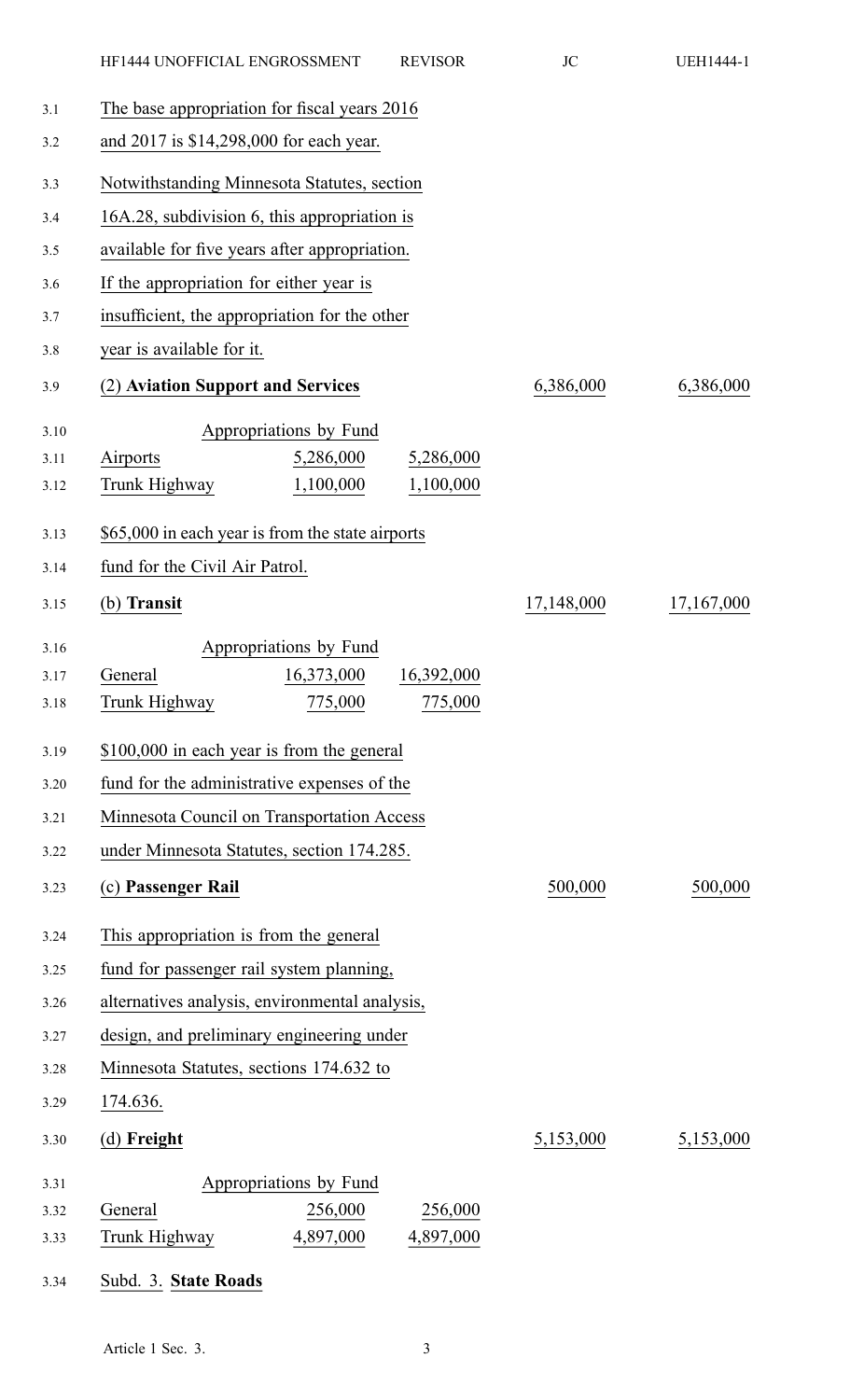|              | HF1444 UNOFFICIAL ENGROSSMENT                               | <b>REVISOR</b> | JC          | UEH1444-1   |
|--------------|-------------------------------------------------------------|----------------|-------------|-------------|
| 4.1          | (a) Operations and Maintenance                              |                | 257,395,000 | 257,395,000 |
| 4.2          | (b) Program Planning and Delivery                           |                | 206,470,000 | 206,470,000 |
| 4.3          | \$130,000 in each year is available for                     |                |             |             |
| 4.4          | administrative costs of the targeted group                  |                |             |             |
| 4.5          | business program.                                           |                |             |             |
| 4.6          | \$266,000 in each year is available for grants              |                |             |             |
| 4.7          | to metropolitan planning organizations                      |                |             |             |
| 4.8          | outside the seven-county metropolitan area.                 |                |             |             |
| 4.9          | \$75,000 in each year is available for a                    |                |             |             |
| 4.10         | transportation research contingent account                  |                |             |             |
| 4.11         | to finance research projects that are                       |                |             |             |
| 4.12         | reimbursable from the federal government or                 |                |             |             |
| 4.13         | from other sources. If the appropriation for                |                |             |             |
| 4.14         | either year is insufficient, the appropriation              |                |             |             |
| 4.15         | for the other year is available for it.                     |                |             |             |
| 4.16         | \$600,000 in each year is available for                     |                |             |             |
| 4.17         | grants for transportation studies outside                   |                |             |             |
| 4.18         | the metropolitan area to identify critical                  |                |             |             |
| 4.19         | concerns, problems, and issues. These                       |                |             |             |
| 4.20         | grants are available: (1) to regional                       |                |             |             |
| 4.21         | development commissions; (2) in regions                     |                |             |             |
| 4.22         | where no regional development commission                    |                |             |             |
| 4.23         | is functioning, to joint powers boards                      |                |             |             |
| 4.24         | established under agreement of two or                       |                |             |             |
| 4.25         | more political subdivisions in the region to                |                |             |             |
| 4.26         | exercise the planning functions of a regional               |                |             |             |
| 4.27         | development commission; and (3) in regions                  |                |             |             |
| 4.28         | where no regional development commission                    |                |             |             |
| 4.29         | or joint powers board is functioning, to the                |                |             |             |
| 4.30         | department's district office for that region.               |                |             |             |
| 4.31         | (c) State Road Construction Total                           |                | 805,400,000 | 806,600,000 |
| 4.32<br>4.33 | (1) Economic Recovery Funds - Federal<br><b>Highway Aid</b> |                | 1,000,000   | 1,000,000   |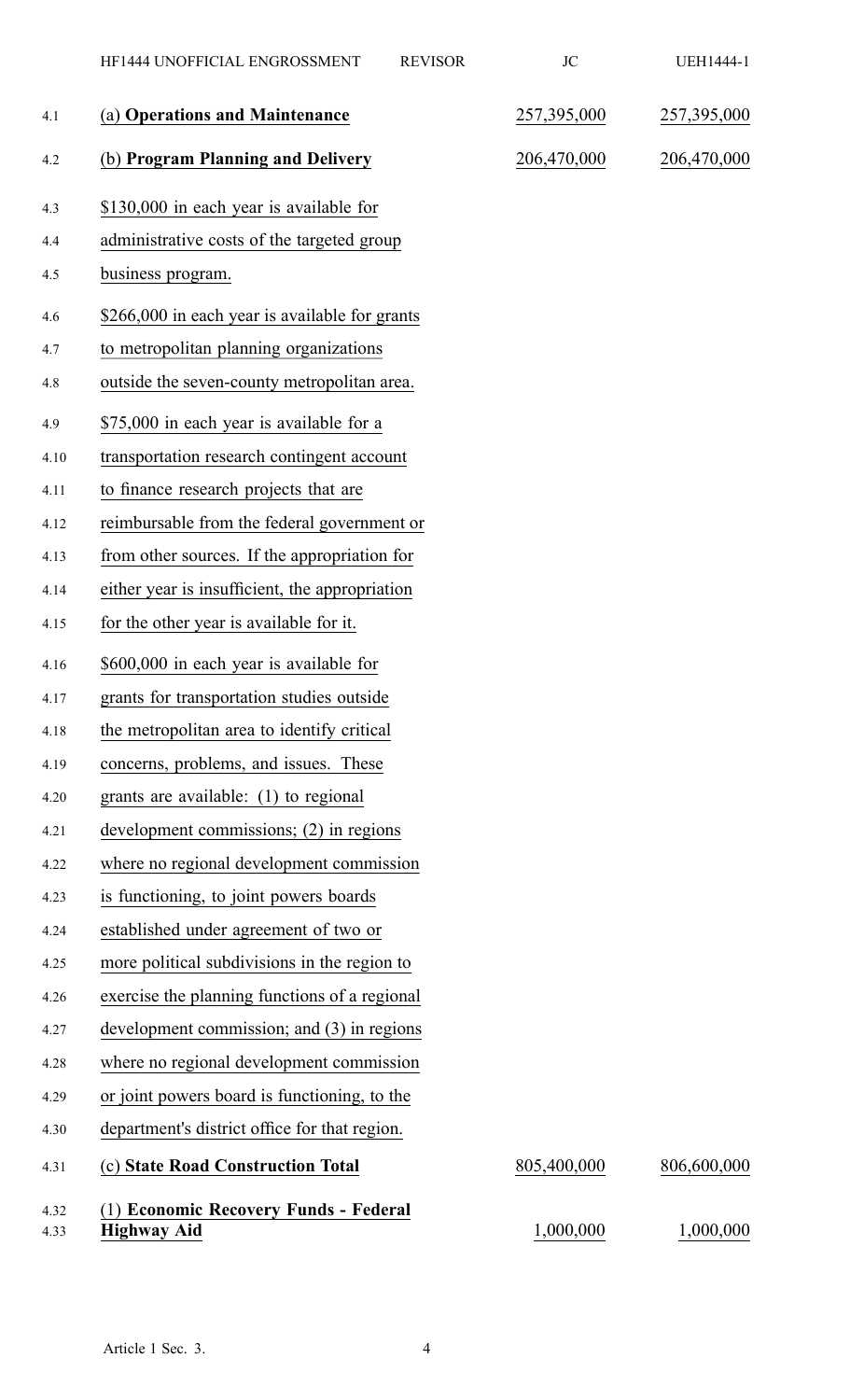| 5.1          | This appropriation is to complete projects              |             |             |
|--------------|---------------------------------------------------------|-------------|-------------|
| 5.2          | using funds made available to the                       |             |             |
| 5.3          | commissioner of transportation under                    |             |             |
| 5.4          | title XII of the American Recovery and                  |             |             |
| 5.5          | Reinvestment Act of 2009, Public Law                    |             |             |
| 5.6          | 111-5, and implemented under Minnesota                  |             |             |
| 5.7          | Statutes, section 161.36, subdivision 7. The            |             |             |
| 5.8          | base appropriation is $$1,000,000$ in fiscal            |             |             |
| 5.9          | year 2016 and \$0 in fiscal year 2017.                  |             |             |
| 5.10         | (2) State Road Construction                             | 804,400,000 | 805,600,000 |
| 5.11         | It is estimated that these appropriations will          |             |             |
| 5.12         | be funded as follows:                                   |             |             |
| 5.13         | Appropriations by Fund                                  |             |             |
| 5.14<br>5.15 | Federal Highway<br>Aid<br>489,200,000<br>482,200,000    |             |             |
| 5.16         | <b>Highway User Taxes</b><br>315,200,000<br>323,400,000 |             |             |
| 5.17         | The commissioner of transportation shall                |             |             |
| 5.18         | notify the chairs and ranking minority                  |             |             |
| 5.19         | members of the legislative committees with              |             |             |
| 5.20         | jurisdiction over transportation finance of             |             |             |
| 5.21         | any significant events that should cause these          |             |             |
| 5.22         | estimates to change.                                    |             |             |
| 5.23         | This appropriation is for the actual                    |             |             |
| 5.24         | construction, reconstruction, and                       |             |             |
| 5.25         | improvement of trunk highways, including                |             |             |
| 5.26         | design-build contracts and consultant usage             |             |             |
| 5.27         | to support these activities. This includes the          |             |             |
| 5.28         | cost of actual payment to landowners for                |             |             |
| 5.29         | lands acquired for highway rights-of-way,               |             |             |
| 5.30         | payment to lessees, interest subsidies, and             |             |             |
| 5.31         | relocation expenses.                                    |             |             |
| 5.32         | The base appropriation for state road                   |             |             |
| 5.33         | construction for fiscal years 2016 and 2017             |             |             |
| 5.34         | is \$635,000,000 in each year.                          |             |             |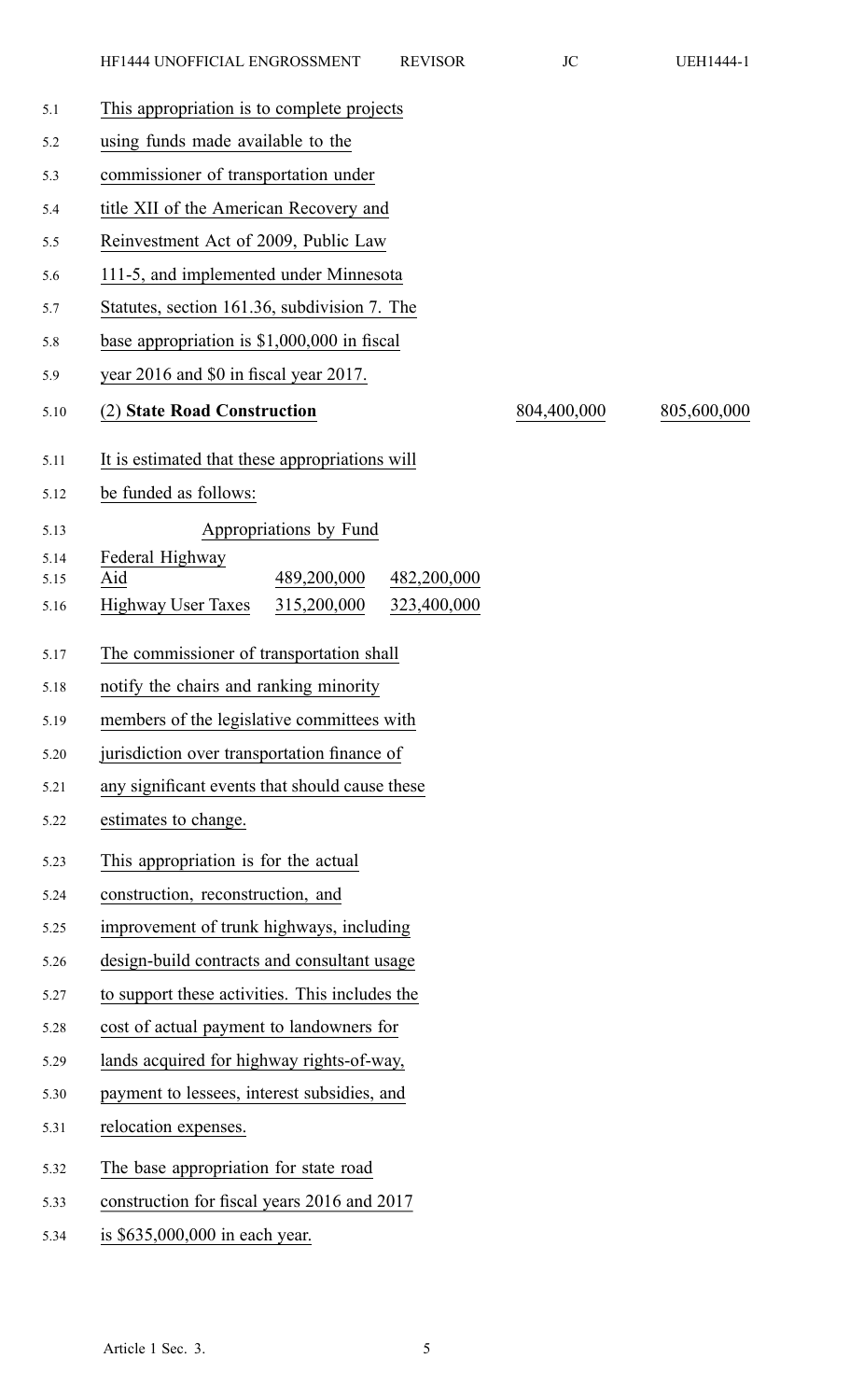| 6.1  | The commissioner may expend up to one-half     |             |             |
|------|------------------------------------------------|-------------|-------------|
| 6.2  | of one percent of the federal appropriations   |             |             |
| 6.3  | under this paragraph as grants to opportunity  |             |             |
| 6.4  | industrialization centers and other nonprofit  |             |             |
| 6.5  | job training centers for job training programs |             |             |
| 6.6  | related to highway construction.               |             |             |
| 6.7  | The commissioner may transfer up to            |             |             |
| 6.8  | \$15,000,000 each year to the transportation   |             |             |
| 6.9  | revolving loan fund.                           |             |             |
| 6.10 | The commissioner may receive money             |             |             |
| 6.11 | covering other shares of the cost of           |             |             |
| 6.12 | partnership projects. These receipts are       |             |             |
| 6.13 | appropriated to the commissioner for these     |             |             |
| 6.14 | projects.                                      |             |             |
| 6.15 | (d) Highway Debt Service                       | 158,417,000 | 189,821,000 |
| 6.16 | \$148,917,000 the first year and \$180,321,000 |             |             |
| 6.17 | the second year are for transfer to the state  |             |             |
| 6.18 | bond fund. If an appropriation is insufficient |             |             |
| 6.19 | to make all transfers required in the year     |             |             |
| 6.20 | for which it is made, the commissioner of      |             |             |
| 6.21 | management and budget shall notify the         |             |             |
| 6.22 | Committee on Finance of the senate and         |             |             |
| 6.23 | the Committee on Ways and Means of the         |             |             |
| 6.24 | house of representatives of the amount of the  |             |             |
| 6.25 | deficiency and shall then transfer that amount |             |             |
| 6.26 | under the statutory open appropriation. Any    |             |             |
| 6.27 | excess appropriation cancels to the trunk      |             |             |
| 6.28 | highway fund.                                  |             |             |
| 6.29 | (e) Electronic Communications                  | 5,171,000   | 5,171,000   |
| 6.30 | Appropriations by Fund                         |             |             |
| 6.31 | 3,000<br>3,000<br>General                      |             |             |
| 6.32 | 5,168,000<br>5,168,000<br>Trunk Highway        |             |             |
| 6.33 | The general fund appropriation is to equip     |             |             |
| 6.34 | and operate the Roosevelt signal tower for     |             |             |
| 6.35 | Lake of the Woods weather broadcasting.        |             |             |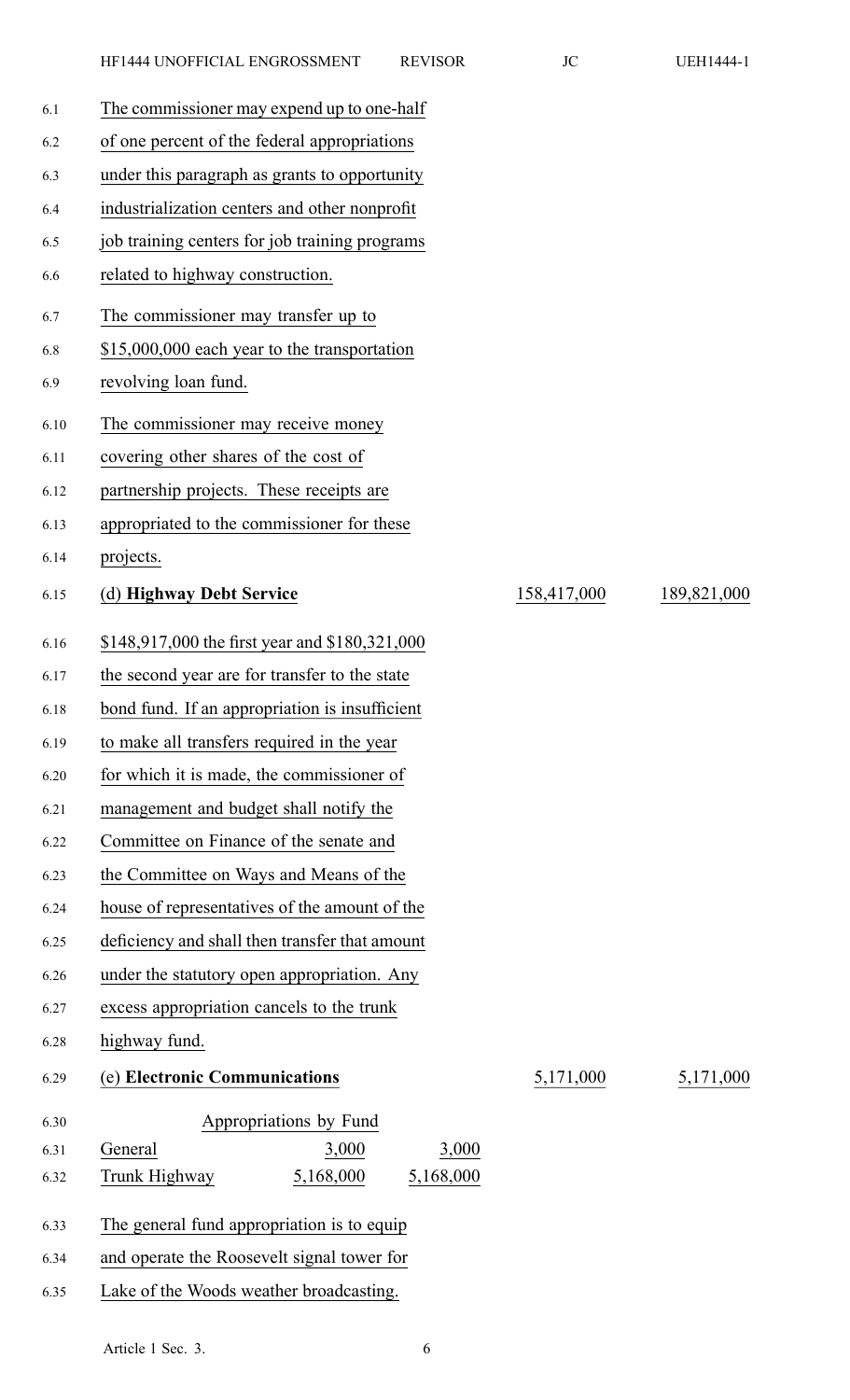| 7.1     | Subd. 4. Local Roads                           |             |             |
|---------|------------------------------------------------|-------------|-------------|
| $7.2\,$ | (a) County State Aids                          | 594,883,000 | 607,505,000 |
| 7.3     | This appropriation is from the county          |             |             |
| 7.4     | state-aid highway fund under Minnesota         |             |             |
| 7.5     | Statutes, sections 161.082 to 161.085, and     |             |             |
| 7.6     | Minnesota Statutes, chapter 162. This          |             |             |
| 7.7     | appropriation is available until spent.        |             |             |
| 7.8     | If the commissioner of transportation          |             |             |
| 7.9     | determines that a balance remains in the       |             |             |
| 7.10    | county state-aid highway fund following        |             |             |
| 7.11    | the appropriations and transfers made in       |             |             |
| 7.12    | this subdivision, and that the appropriations  |             |             |
| 7.13    | made are insufficient for advancing county     |             |             |
| 7.14    | state-aid highway projects, an amount          |             |             |
| 7.15    | necessary to advance the projects, not to      |             |             |
| 7.16    | exceed the balance in the county state-aid     |             |             |
| 7.17    | highway fund, is appropriated in each year     |             |             |
| 7.18    | to the commissioner. Within two weeks          |             |             |
| 7.19    | of a determination under this contingent       |             |             |
| 7.20    | appropriation, the commissioner of             |             |             |
| 7.21    | transportation shall notify the commissioner   |             |             |
| 7.22    | of management and budget and the chairs        |             |             |
| 7.23    | and ranking minority members of the            |             |             |
| 7.24    | legislative committees with jurisdiction over  |             |             |
| 7.25    | transportation finance concerning funds        |             |             |
| 7.26    | appropriated.                                  |             |             |
| 7.27    | (b) Municipal State Aids                       | 152,219,000 | 155,060,000 |
| 7.28    | This appropriation is from the municipal       |             |             |
| 7.29    | state-aid street fund for municipal state-aid  |             |             |
| 7.30    | streets under Minnesota Statutes, chapter 162. |             |             |
| 7.31    | This appropriation is available until spent.   |             |             |
| 7.32    | If the commissioner of transportation          |             |             |
| 7.33    | determines that a balance remains in the       |             |             |
| 7.34    | municipal state-aid street fund following      |             |             |
|         |                                                |             |             |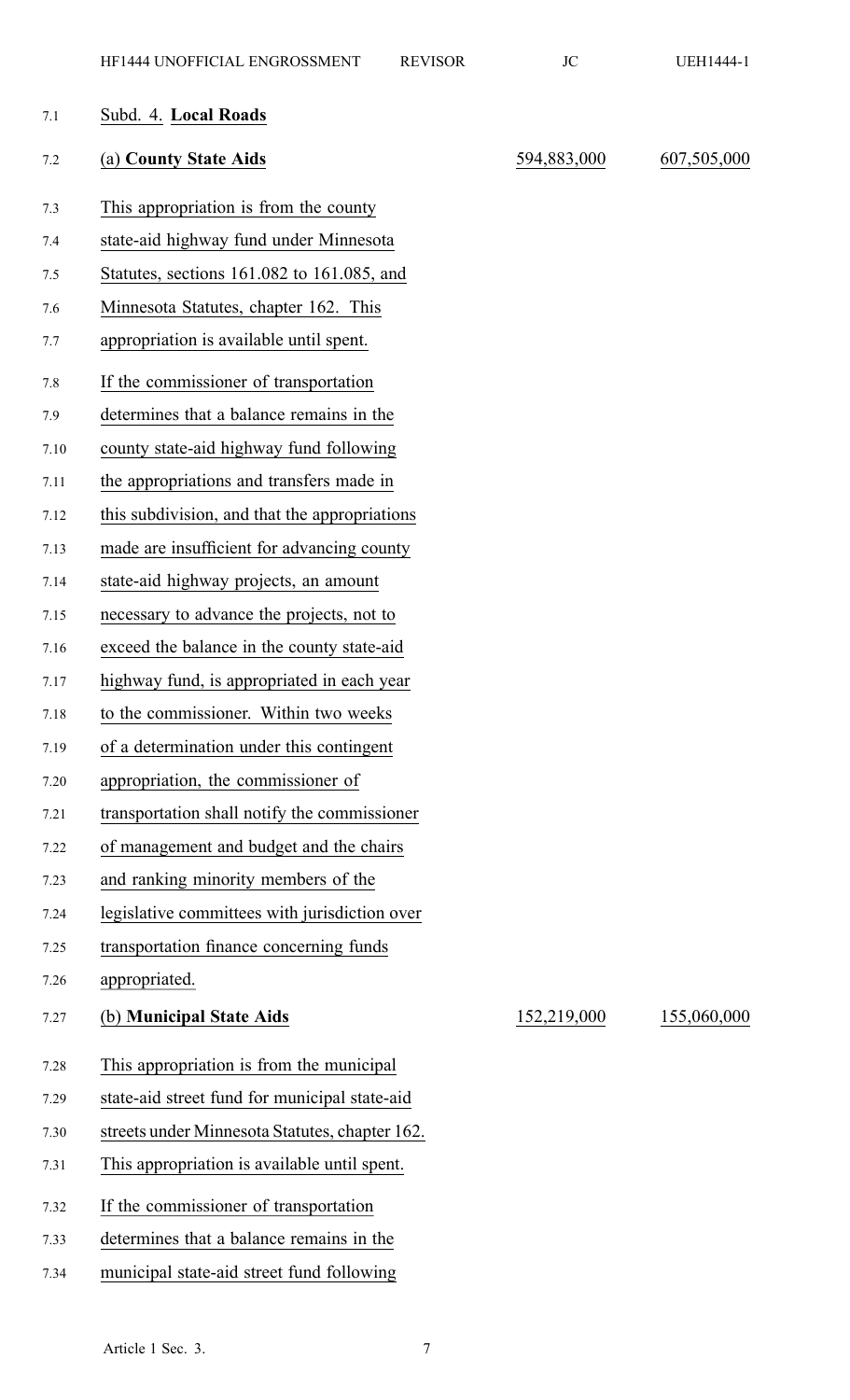| 8.1 |  |  |  |  | the appropriations made in this subdivision, |
|-----|--|--|--|--|----------------------------------------------|
|-----|--|--|--|--|----------------------------------------------|

- 8.2 and that the appropriations made are
- 8.3 insufficient for advancing municipal state-aid
- 8.4 street projects, an amount necessary to
- 8.5 advance the projects, not to exceed the
- 8.6 balance in the municipal state-aid street
- 8.7 fund, is appropriated in each year to
- 8.8 the commissioner. Within two weeks
- 8.9 of <sup>a</sup> determination under this contingent
- 8.10 appropriation, the commissioner of
- 8.11 transportation shall notify the commissioner
- 8.12 of managemen<sup>t</sup> and budget and the chairs
- 8.13 and ranking minority members of the
- 8.14 legislative committees with jurisdiction over
- 8.15 transportation finance concerning funds
- 8.16 appropriated.
- 8.17 Subd. 5. **Agency Management**
- 

8.18 (a) **Agency Services** 41,997,000 41,997,000

- 8.19 Appropriations by Fund 8.20 Airports 25,000 25,000 8.21 Trunk Highway 41,972,000 41,972,000
- 8.22 (b) **Buildings** 17,838,000 17,838,000

8.23 Appropriations by Fund 8.24 General 54,000 54,000

- 8.25 Trunk Highway 17,784,000 17,784,000
- 8.26 If the appropriation for either year is
- 8.27 insufficient, the appropriation for the other
- 8.28 year is available for it.
- 8.29 Subd. 6. **Transfers**
- 8.30 (a) With the approval of the commissioner of
- 8.31 managemen<sup>t</sup> and budget, the commissioner
- 8.32 of transportation may transfer unencumbered
- 8.33 balances among the appropriations from the
- 8.34 trunk highway fund and the state airports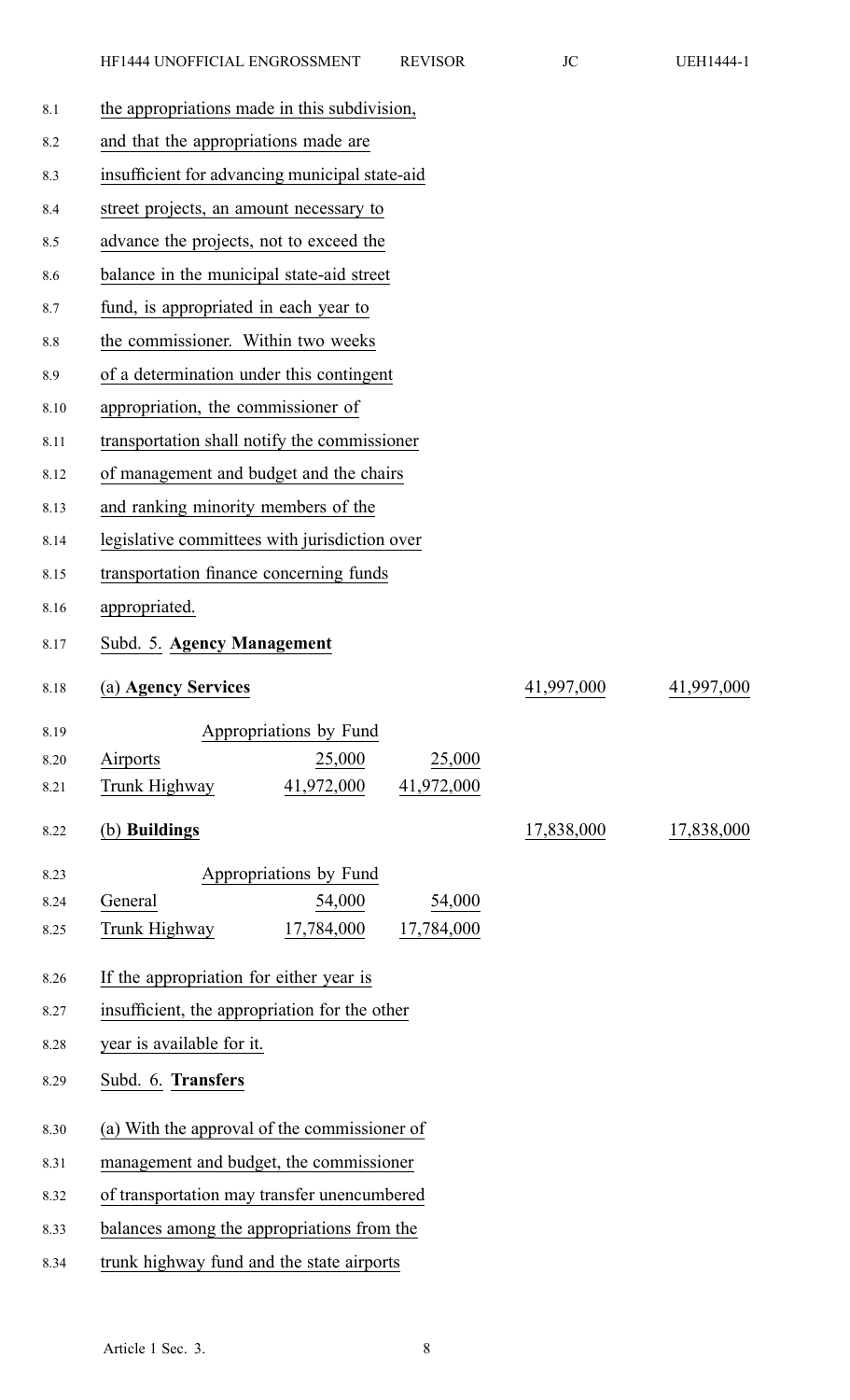| 9.1          | fund made in this section. No transfer                           |
|--------------|------------------------------------------------------------------|
| 9.2          | may be made from the appropriations for                          |
| 9.3          | state road construction or for debt service.                     |
| 9.4          | Transfers under this paragraph may not be                        |
| 9.5          | made between funds. Transfers under this                         |
| 9.6          | paragraph must be reported immediately to                        |
| 9.7          | the chairs and ranking minority members of                       |
| 9.8          | the legislative committees with jurisdiction                     |
| 9.9          | over transportation finance.                                     |
| 9.10         | (b) The commissioner shall transfer from                         |
| 9.11         | the flexible highway account in the county                       |
| 9.12         | state-aid highway fund: $(1)$ \$3,700,000 in                     |
| 9.13         | the first year to the trunk highway fund; and                    |
| 9.14         | (2) the remainder in each year to the county                     |
| 9.15         | turnback account in the county state-aid                         |
| 9.16         | highway fund. The funds transferred are                          |
| 9.17         | for highway turnback purposes as provided                        |
|              |                                                                  |
| 9.18         | under Minnesota Statutes, section 161.081,                       |
| 9.19         | subdivision 3.                                                   |
| 9.20<br>9.21 | Subd. 7. Use of State Road Construction<br><b>Appropriations</b> |
| 9.22         | Any money appropriated to the commissioner                       |
| 9.23         | of transportation for state road construction                    |
| 9.24         | for any fiscal year before the first year is                     |
| 9.25         | available to the commissioner during the                         |
| 9.26         | biennium to the extent that the commissioner                     |
| 9.27         | spends the money on the state road                               |
| 9.28         | construction project for which the money                         |
| 9.29         | was originally encumbered during the fiscal                      |
| 9.30         | year for which it was appropriated. The                          |
| 9.31         | commissioner of transportation shall report to                   |
| 9.32         | the commissioner of management and budget                        |
| 9.33         | by August 1, 2013, and August 1, 2014, on                        |
| 9.34         | a form the commissioner of management                            |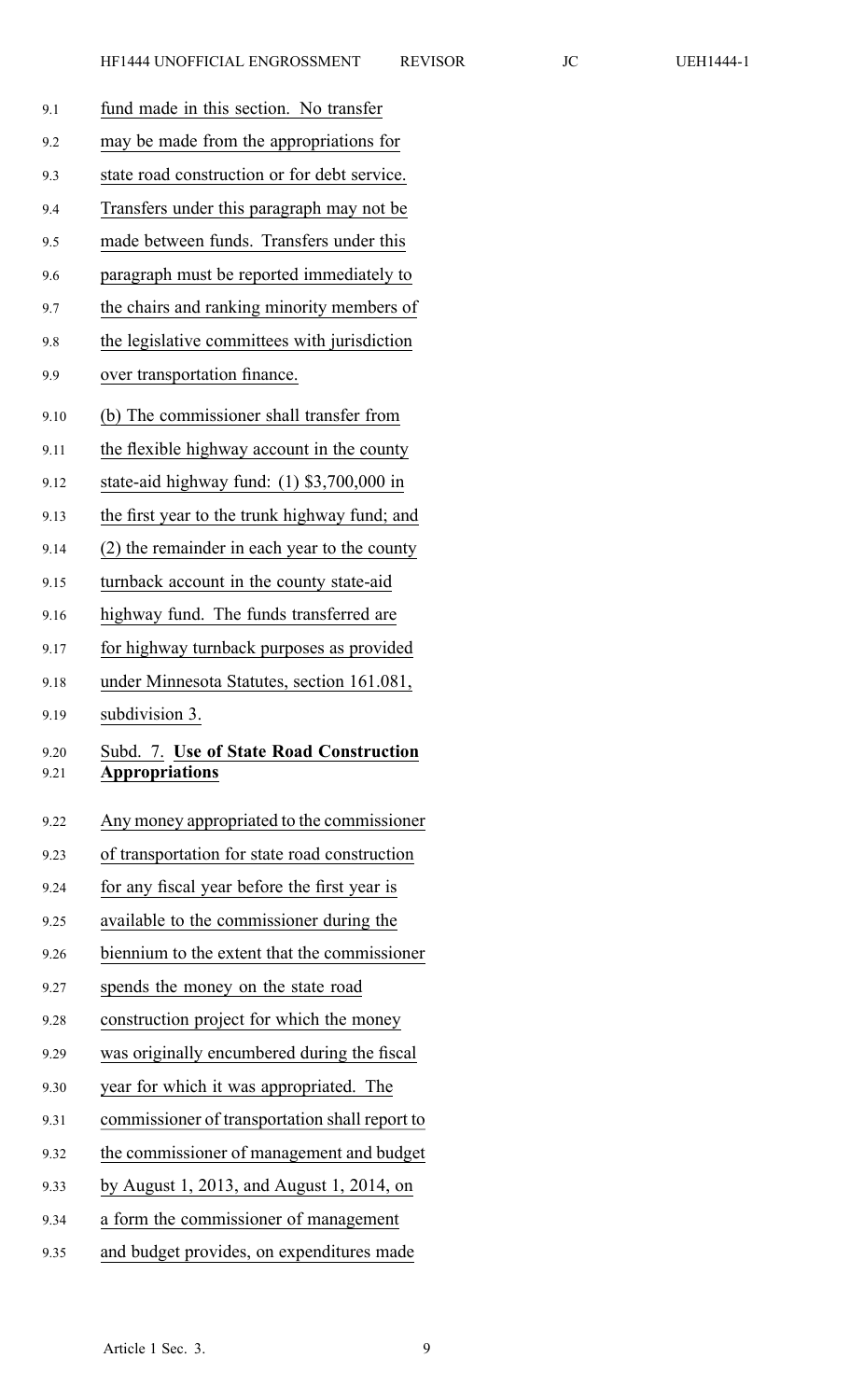| 10.1  | during the previous fiscal year that are       |
|-------|------------------------------------------------|
| 10.2  | authorized by this subdivision.                |
| 10.3  | Subd. 8. Contingent Appropriation              |
| 10.4  | The commissioner of transportation, with       |
| 10.5  | the approval of the governor and the           |
| 10.6  | written approval of at least five members      |
| 10.7  | of a group consisting of the members of        |
| 10.8  | the Legislative Advisory Commission            |
| 10.9  | under Minnesota Statutes, section 3.30,        |
| 10.10 | and the ranking minority members of the        |
| 10.11 | legislative committees with jurisdiction over  |
| 10.12 | transportation finance, may transfer all or    |
| 10.13 | part of the unappropriated balance in the      |
| 10.14 | trunk highway fund to an appropriation:        |
| 10.15 | (1) for trunk highway design, construction,    |
| 10.16 | or inspection in order to take advantage of    |
| 10.17 | an unanticipated receipt of income to the      |
| 10.18 | trunk highway fund or to take advantage        |
| 10.19 | of federal advanced construction funding;      |
| 10.20 | (2) for trunk highway maintenance in order     |
| 10.21 | to meet an emergency; or $(3)$ to pay tort     |
| 10.22 | or environmental claims. Nothing in this       |
| 10.23 | subdivision authorizes the commissioner        |
| 10.24 | to increase the use of federal advanced        |
| 10.25 | construction funding beyond amounts            |
| 10.26 | specifically authorized. Any transfer as       |
| 10.27 | a result of the use of federal advanced        |
| 10.28 | construction funding must include an           |
| 10.29 | analysis of the effects on the long-term       |
| 10.30 | trunk highway fund balance. The amount         |
| 10.31 | transferred is appropriated for the purpose of |
| 10.32 | the account to which it is transferred.        |

10.33 Sec. 4. **METROPOLITAN COUNCIL \$ 64,889,000 \$ 64,970,000**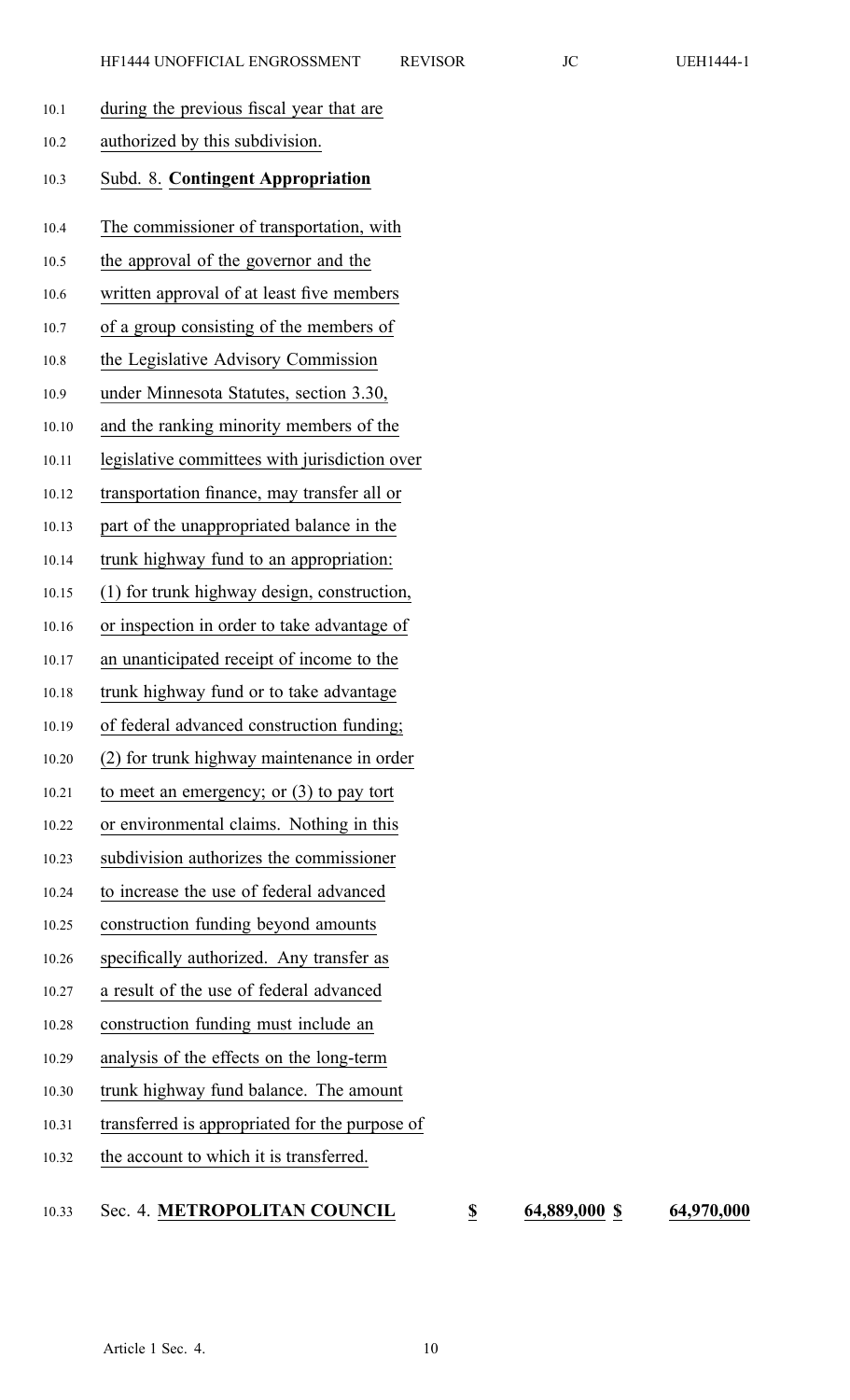- 11.1 This appropriation is from the general fund
- 11.2 for transit system operations under Minnesota
- 11.3 Statutes, sections 473.371 to 473.449.

#### 11.4 Sec. 5. **DEPARTMENT OF PUBLIC SAFETY**

11.5 Subdivision 1. **Total Appropriation \$ 309,107,000 \$ 314,333,000** 11.6 Appropriations by Fund 11.7 2014 2015 11.8 General 88,945,000 88,974,000 11.9 Special Revenue 60,937,000 61,233,000 11.10 H.U.T.D. 10,406,000 10,406,000 11.11 Trunk Highway 88,909,000 88,909,000 11.12 State Government 11.13 Special Revenue 59,841,000 64,742,000 11.14 Environmental 69,000 69,000 11.15 The amounts that may be spen<sup>t</sup> for each 11.16 purpose are specified in the following 11.17 subdivisions. 11.18 Subd. 2. **Administration and Related Services** 11.19 (a) **Office of Communications** 504,000 504,000 11.20 Appropriations by Fund 11.21 General 111,000 111,000 11.22 Trunk Highway 393,000 393,000 11.23 (b) **Public Safety Support** 8,439,000 8,439,000 11.24 Appropriations by Fund 11.25 General 3,467,000 3,467,000 11.26 H.U.T.D. 1,366,000 1,366,000 11.27 Trunk Highway 3,606,000 3,606,000 11.28 \$380,000 in each year is from the general 11.29 fund for paymen<sup>t</sup> of public safety officer 11.30 survivor benefits under Minnesota Statutes, 11.31 section 299A.44. If the appropriation for 11.32 either year is insufficient, the appropriation 11.33 for the other year is available for it. 11.34 \$1,367,000 in each year is from the general 11.35 fund to be deposited in the public safety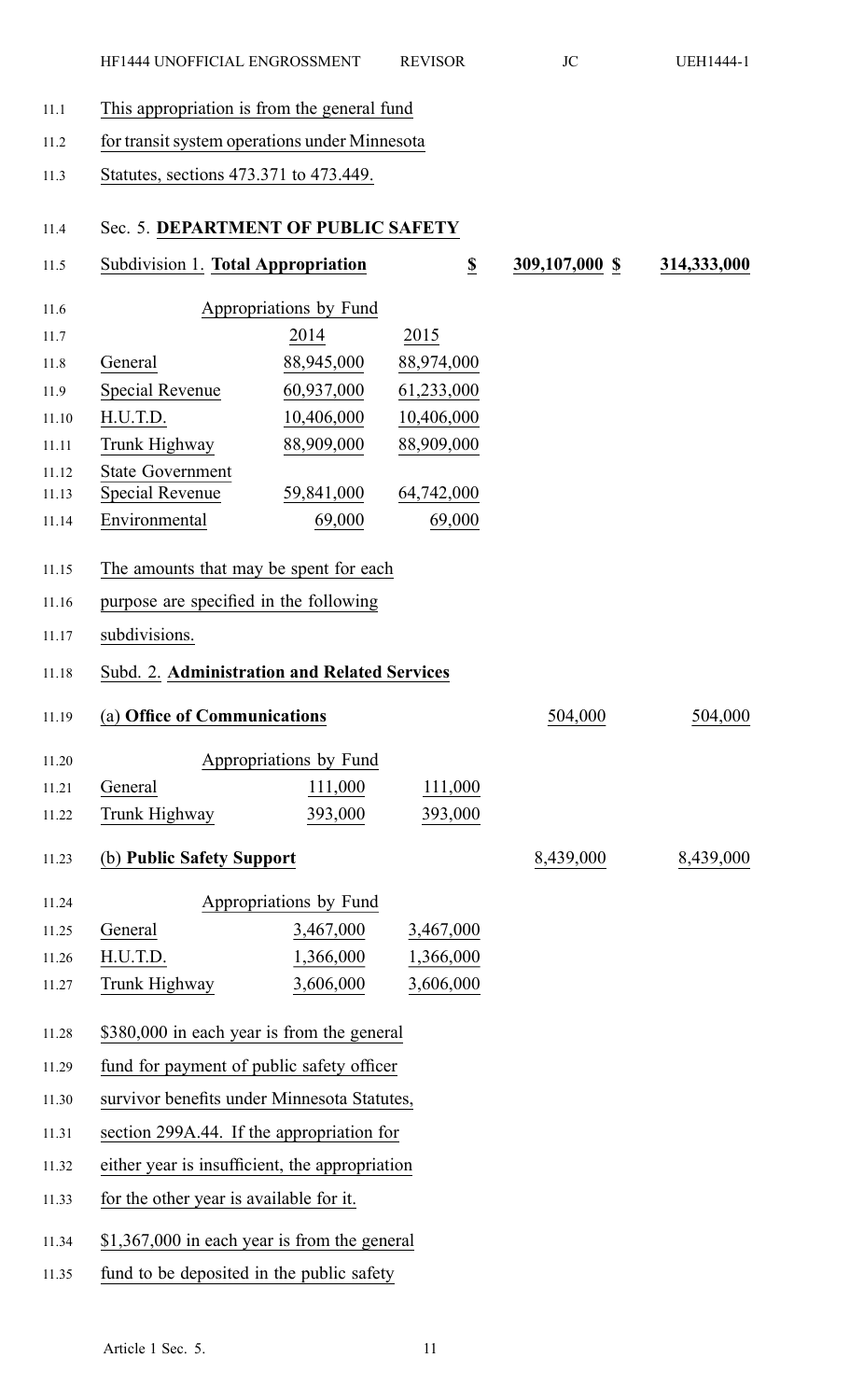| 12.1  | officer's benefit account. This money          |
|-------|------------------------------------------------|
| 12.2  | is available for reimbursements under          |
| 12.3  | Minnesota Statutes, section 299A.465.          |
| 12.4  | \$600,000 in each year is from the general     |
| 12.5  | fund and \$100,000 in each year is from the    |
| 12.6  | trunk highway fund for soft body armor         |
| 12.7  | reimbursements under Minnesota Statutes,       |
| 12.8  | section 299A.38.                               |
| 12.9  | \$792,000 in each year is from the general     |
| 12.10 | fund for transfer by the commissioner of       |
| 12.11 | management and budget to the trunk highway     |
| 12.12 | fund on December 31, 2013, and December        |
| 12.13 | 31, 2014, respectively, in order to reimburse  |
| 12.14 | the trunk highway fund for expenses not        |
| 12.15 | related to the fund. These represent amounts   |
| 12.16 | appropriated out of the trunk highway          |
| 12.17 | fund for general fund purposes in the          |
| 12.18 | administration and related services program.   |
| 12.19 | \$610,000 in each year is from the highway     |
| 12.20 | user tax distribution fund for transfer by the |
| 12.21 | commissioner of management and budget          |
| 12.22 | to the trunk highway fund on December 31,      |
| 12.23 | 2013, and December 31, 2014, respectively,     |
| 12.24 | in order to reimburse the trunk highway        |
| 12.25 | fund for expenses not related to the fund.     |
| 12.26 | These represent amounts appropriated out       |
| 12.27 | of the trunk highway fund for highway          |
| 12.28 | user tax distribution fund purposes in the     |
| 12.29 | administration and related services program.   |
| 12.30 | \$716,000 in each year is from the highway     |
| 12.31 | user tax distribution fund for transfer by the |
| 12.32 | commissioner of management and budget to       |
| 12.33 | the general fund on December 31, 2013, and     |
| 12.34 | December 31, 2014, respectively, in order to   |
| 12.35 | reimburse the general fund for expenses not    |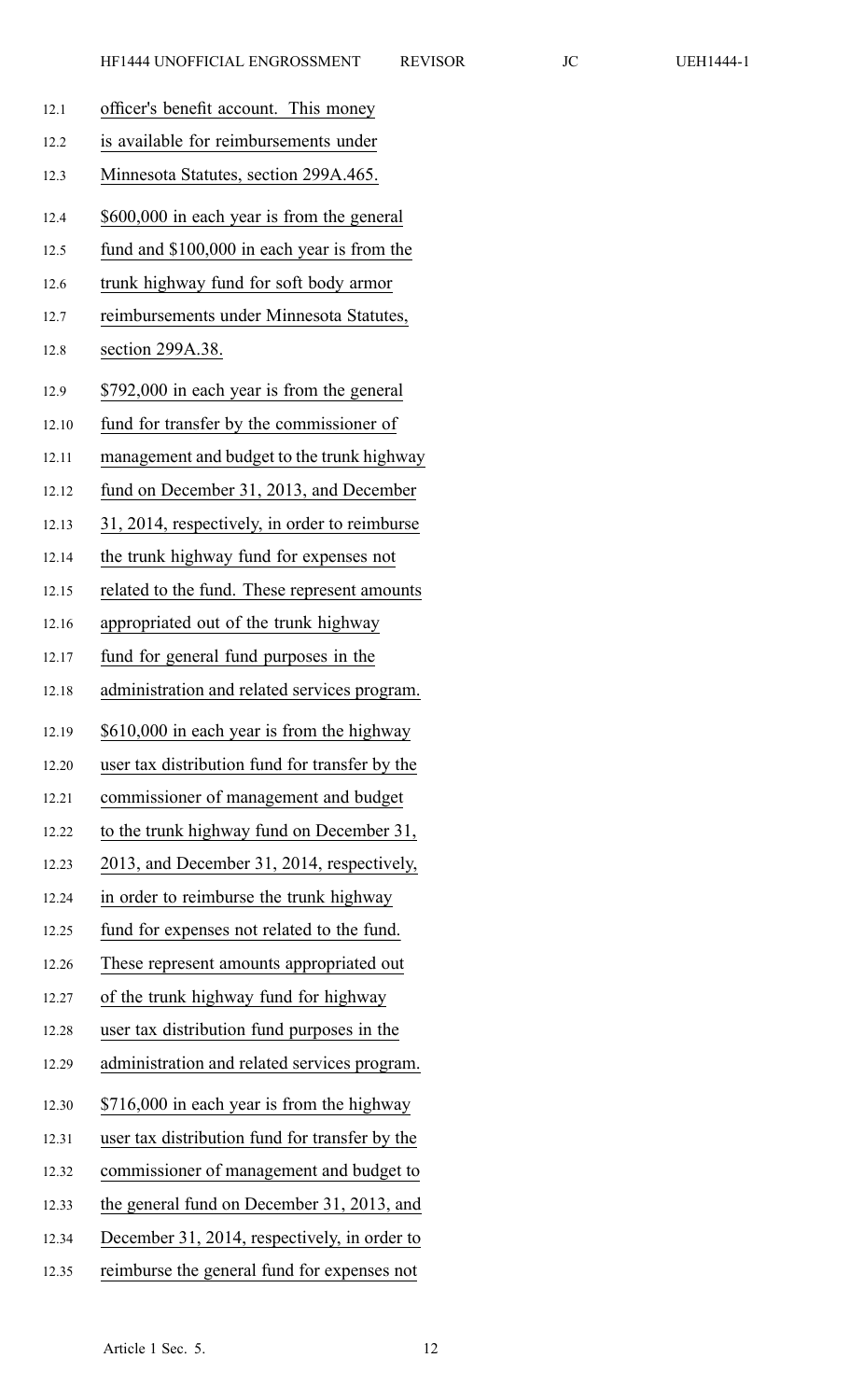| 13.1  | related to the fund. These represent amounts      |                        |            |            |            |
|-------|---------------------------------------------------|------------------------|------------|------------|------------|
| 13.2  | appropriated out of the general fund for          |                        |            |            |            |
| 13.3  | operation of the criminal justice data network    |                        |            |            |            |
| 13.4  | related to driver and motor vehicle licensing.    |                        |            |            |            |
| 13.5  | Before January 15, 2015, the commissioner         |                        |            |            |            |
| 13.6  | of public safety shall review the amounts and     |                        |            |            |            |
| 13.7  | purposes of the transfers under this paragraph    |                        |            |            |            |
| 13.8  | and shall recommend necessary changes to          |                        |            |            |            |
| 13.9  | the legislative committees with jurisdiction      |                        |            |            |            |
| 13.10 | over transportation finance.                      |                        |            |            |            |
| 13.11 | (c) Technology and Support Service                |                        |            | 3,685,000  | 3,685,000  |
| 13.12 |                                                   | Appropriations by Fund |            |            |            |
| 13.13 | General                                           | 1,322,000              | 1,322,000  |            |            |
| 13.14 | H.U.T.D.                                          | 19,000                 | 19,000     |            |            |
| 13.15 | Trunk Highway                                     | 2,344,000              | 2,344,000  |            |            |
| 13.16 | Subd. 3. State Patrol                             |                        |            |            |            |
| 13.17 | (a) Patrolling Highways                           |                        |            | 72,522,000 | 72,522,000 |
| 13.18 |                                                   | Appropriations by Fund |            |            |            |
| 13.19 | General                                           | 37,000                 | 37,000     |            |            |
| 13.20 | H.U.T.D.                                          | 92,000                 | 92,000     |            |            |
| 13.21 | Trunk Highway                                     | 72,393,000             | 72,393,000 |            |            |
| 13.22 | (b) Commercial Vehicle Enforcement                |                        |            | 7,796,000  | 7,796,000  |
| 13.23 | (c) Capitol Security                              |                        |            | 3,105,000  | 3,105,000  |
| 13.24 | This appropriation is from the general fund.      |                        |            |            |            |
| 13.25 | The commissioner may not: (1) spend               |                        |            |            |            |
| 13.26 | any money from the trunk highway fund             |                        |            |            |            |
| 13.27 | for capitol security; or $(2)$ permanently        |                        |            |            |            |
| 13.28 | transfer any state trooper from the patrolling    |                        |            |            |            |
| 13.29 | highways activity to capitol security.            |                        |            |            |            |
| 13.30 | The commissioner may not transfer any             |                        |            |            |            |
| 13.31 | money appropriated to the commissioner            |                        |            |            |            |
| 13.32 | under this section: $(1)$ to capitol security; or |                        |            |            |            |
| 13.33 | (2) from capitol security.                        |                        |            |            |            |
|       |                                                   |                        |            |            |            |

## 13.34 (d) **Vehicle Crimes Unit** 693,000 693,000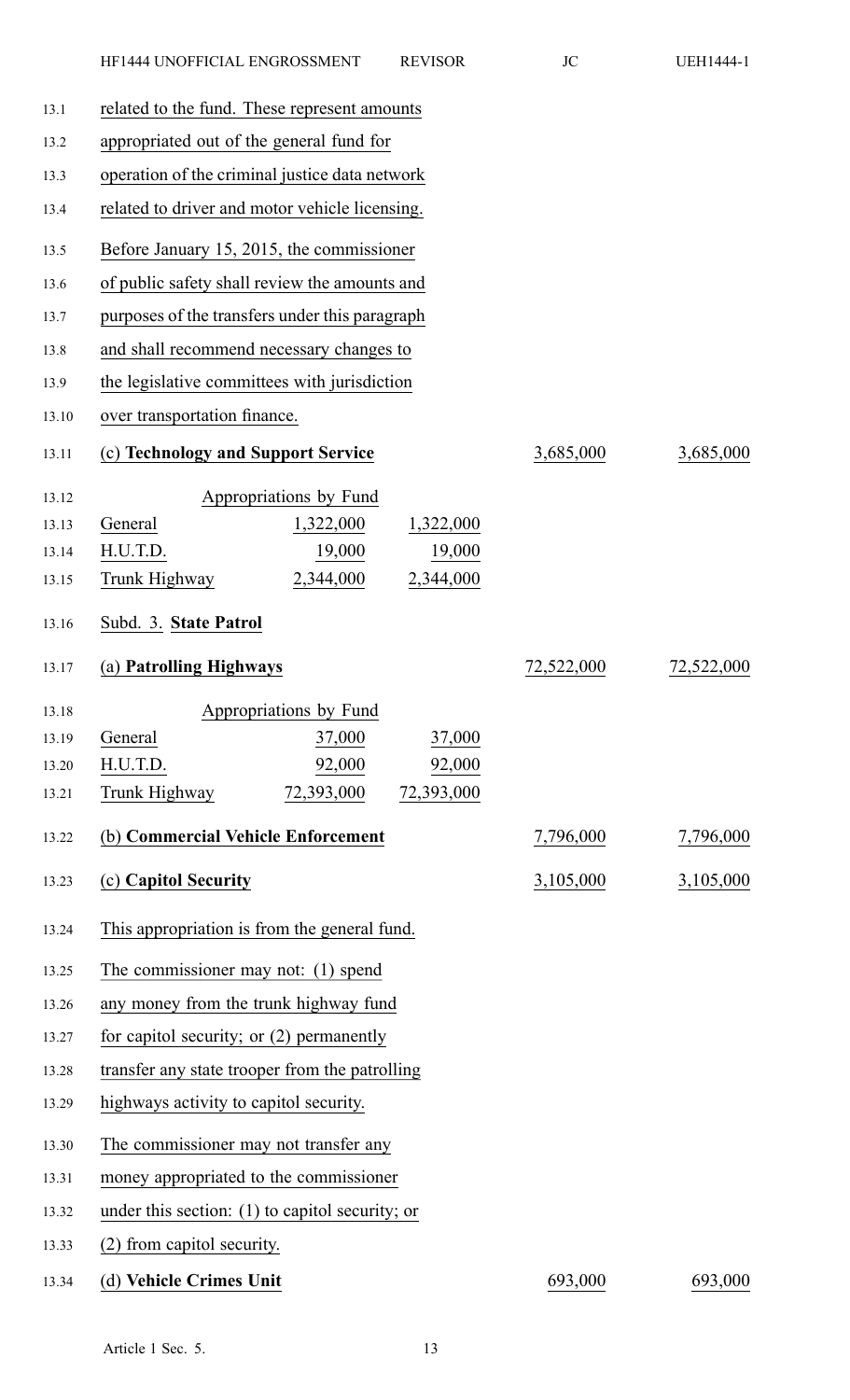| 14.1  | This appropriation is from the highway user        |            |            |
|-------|----------------------------------------------------|------------|------------|
| 14.2  | tax distribution fund.                             |            |            |
| 14.3  | This appropriation is to investigate: $(1)$        |            |            |
| 14.4  | registration tax and motor vehicle sales tax       |            |            |
| 14.5  | liabilities from individuals and businesses        |            |            |
| 14.6  | that currently do not pay all taxes owed;          |            |            |
| 14.7  | and (2) illegal or improper activity related       |            |            |
| 14.8  | to sale, transfer, titling, and registration of    |            |            |
| 14.9  | motor vehicles.                                    |            |            |
| 14.10 | Subd. 4. Driver and Vehicle Services               |            |            |
| 14.11 | (a) Vehicle Services                               | 28,259,000 | 28,357,000 |
| 14.12 | Appropriations by Fund                             |            |            |
| 14.13 | Special Revenue<br>20,023,000<br>20,121,000        |            |            |
| 14.14 | H.U.T.D.<br>8,236,000<br>8,236,000                 |            |            |
| 14.15 | The special revenue fund appropriation is          |            |            |
| 14.16 | from the vehicle services operating account.       |            |            |
|       |                                                    |            |            |
| 14.17 | \$1,000,000 in each year is from the special       |            |            |
| 14.18 | revenue fund for ten additional positions to       |            |            |
| 14.19 | enhance customer service related to vehicle        |            |            |
| 14.20 | title issuance.                                    |            |            |
| 14.21 | \$98,000 the second year is from the special       |            |            |
| 14.22 | revenue fund for the vehicle services portion      |            |            |
| 14.23 | of a new telephone system. This amount             |            |            |
| 14.24 | is for transfer to the Office of Enterprise        |            |            |
| 14.25 | Technology for initial construction and            |            |            |
| 14.26 | development of the system. This is a onetime       |            |            |
| 14.27 | appropriation and is available until expended.     |            |            |
| 14.28 | (b) Driver Services                                | 28,749,000 | 28,947,000 |
| 14.29 | Appropriations by Fund                             |            |            |
| 14.30 | <b>Special Revenue</b><br>28,748,000<br>28,946,000 |            |            |
| 14.31 | 1,000<br>1,000<br>Trunk Highway                    |            |            |
| 14.32 | The special revenue fund appropriation is          |            |            |
| 14.33 | from the driver services operating account.        |            |            |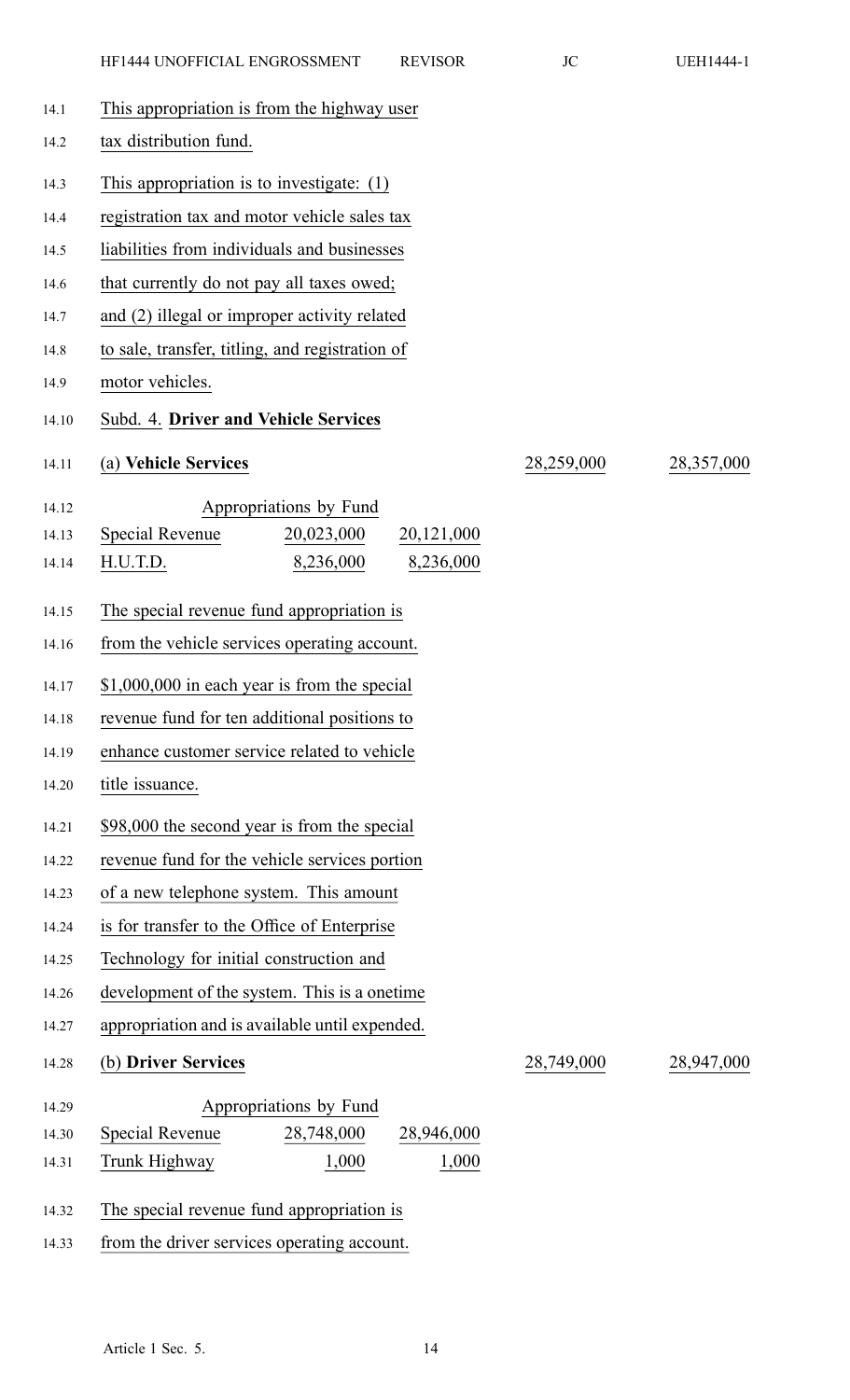| 15.1  | \$150,000 in the second year is from the          |           |           |
|-------|---------------------------------------------------|-----------|-----------|
| 15.2  | special revenue fund for two new positions        |           |           |
| 15.3  | to implement facial recognition.                  |           |           |
| 15.4  | \$52,000 the second year is from the special      |           |           |
| 15.5  | revenue fund for the driver services portion      |           |           |
| 15.6  | of a new telephone system. This amount            |           |           |
| 15.7  | is for transfer to the Office of Enterprise       |           |           |
| 15.8  | Technology for initial construction and           |           |           |
| 15.9  | development of the system. This is a onetime      |           |           |
| 15.10 | appropriation and is available until expended.    |           |           |
| 15.11 | \$37,000 in the first year and \$33,000 in the    |           |           |
| 15.12 | second year are from the special revenue          |           |           |
| 15.13 | fund for one half-time position to assist with    |           |           |
| 15.14 | the Novice Driver Improvement Task Force          |           |           |
| 15.15 | under Minnesota Statutes, section 171.0701,       |           |           |
| 15.16 | subdivision 1a. The base appropriation for        |           |           |
| 15.17 | this position is $$6,000$ in fiscal year 2016 and |           |           |
| 15.18 | \$0 in fiscal year 2017.                          |           |           |
| 15.19 | Subd. 5. Traffic Safety                           | 435,000   | 435,000   |
| 15.20 | The commissioner of public safety shall           |           |           |
| 15.21 | spend 50 percent of the money available to        |           |           |
| 15.22 | the state under United States Code, title 23,     |           |           |
| 15.23 | section 164, and the remaining 50 percent         |           |           |
| 15.24 | must be transferred to the commissioner           |           |           |
| 15.25 | of transportation for hazard elimination          |           |           |
| 15.26 | activities under United States Code, title 23,    |           |           |
| 15.27 | section 152.                                      |           |           |
| 15.28 | Subd. 6. Pipeline Safety                          | 1,354,000 | 1,354,000 |
| 15.29 | This appropriation is from the pipeline safety    |           |           |
| 15.30 | account in the special revenue fund.              |           |           |
| 15.31 | Subd. 7. Emergency Management                     | 3,079,000 | 3,029,000 |
| 15.32 | Appropriations by Fund                            |           |           |
| 15.33 | 2,406,000<br>General<br>2,356,000                 |           |           |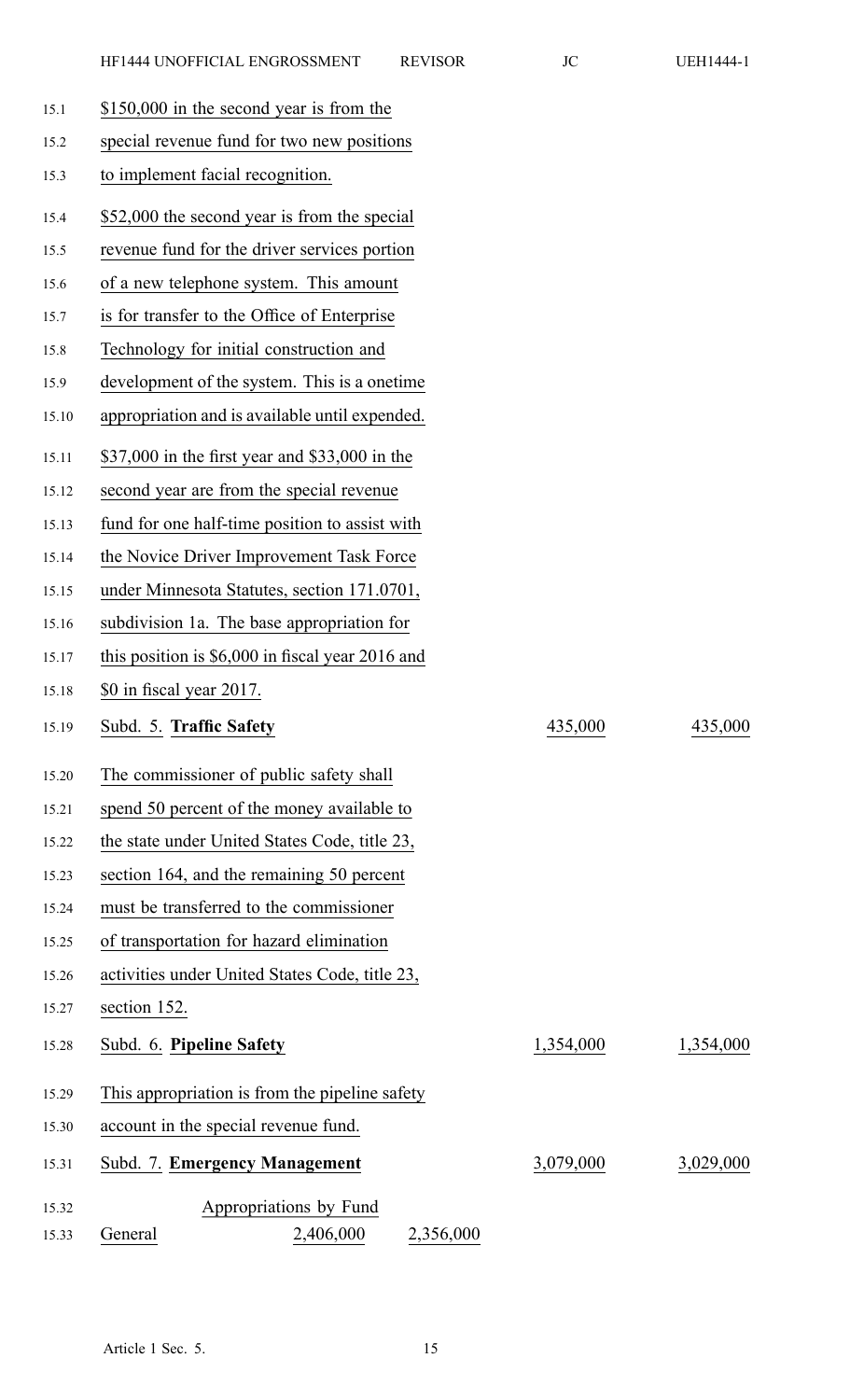| 16.1           | Special Revenue                               | 604,000                | 604,000    |            |            |
|----------------|-----------------------------------------------|------------------------|------------|------------|------------|
| 16.2           | Environmental                                 | 69,000                 | 69,000     |            |            |
| 16.3           | \$604,000 each year is appropriated from the  |                        |            |            |            |
| 16.4           | fire safety account in the special revenue    |                        |            |            |            |
| 16.5           | fund. These amounts must be used to           |                        |            |            |            |
| 16.6           | fund the hazardous materials and chemical     |                        |            |            |            |
| 16.7           | assessment teams.                             |                        |            |            |            |
| 16.8           | \$555,000 the first year and \$505,000 the    |                        |            |            |            |
| 16.9           | second year are from the general fund to      |                        |            |            |            |
| 16.10          | reinstate the school safety center and to     |                        |            |            |            |
| 16.11          | provide for school safety. The commissioner   |                        |            |            |            |
| 16.12          | of public safety shall work collaboratively   |                        |            |            |            |
| 16.13          | with the School Climate Council and the       |                        |            |            |            |
| 16.14          | school climate center established under       |                        |            |            |            |
| 16.15          | Minnesota Statutes, sections 121A.07 and      |                        |            |            |            |
| 16.16          | 127A.052.                                     |                        |            |            |            |
| 16.17          | Subd. 8. Criminal Apprehension                |                        |            | 42,853,000 | 42,932,000 |
| 16.18          |                                               | Appropriations by Fund |            |            |            |
| 16.19          | General                                       | 40,905,000             | 40,984,000 |            |            |
| 16.20<br>16.21 | <b>State Government</b><br>Special Revenue    | 7,000                  | 7,000      |            |            |
| 16.22          | Trunk Highway                                 | 1,941,000              | 1,941,000  |            |            |
|                |                                               |                        |            |            |            |
| 16.23          | Notwithstanding Minnesota Statutes, section   |                        |            |            |            |
| 16.24          | 161.20, subdivision 3, \$1,941,000 each year  |                        |            |            |            |
| 16.25          | is appropriated from the trunk highway fund   |                        |            |            |            |
| 16.26          | for laboratory analysis related to driving    |                        |            |            |            |
| 16.27          | while impaired cases.                         |                        |            |            |            |
| 16.28          |                                               |                        |            |            |            |
|                | \$125,000 in each year is from the general    |                        |            |            |            |
| 16.29          | fund to replace forensic laboratory equipment |                        |            |            |            |
| 16.30          | at the Bureau of Criminal Apprehension.       |                        |            |            |            |
| 16.31          | \$200,000 in each year is from the general    |                        |            |            |            |
| 16.32          | fund to improve forensic laboratory staffing  |                        |            |            |            |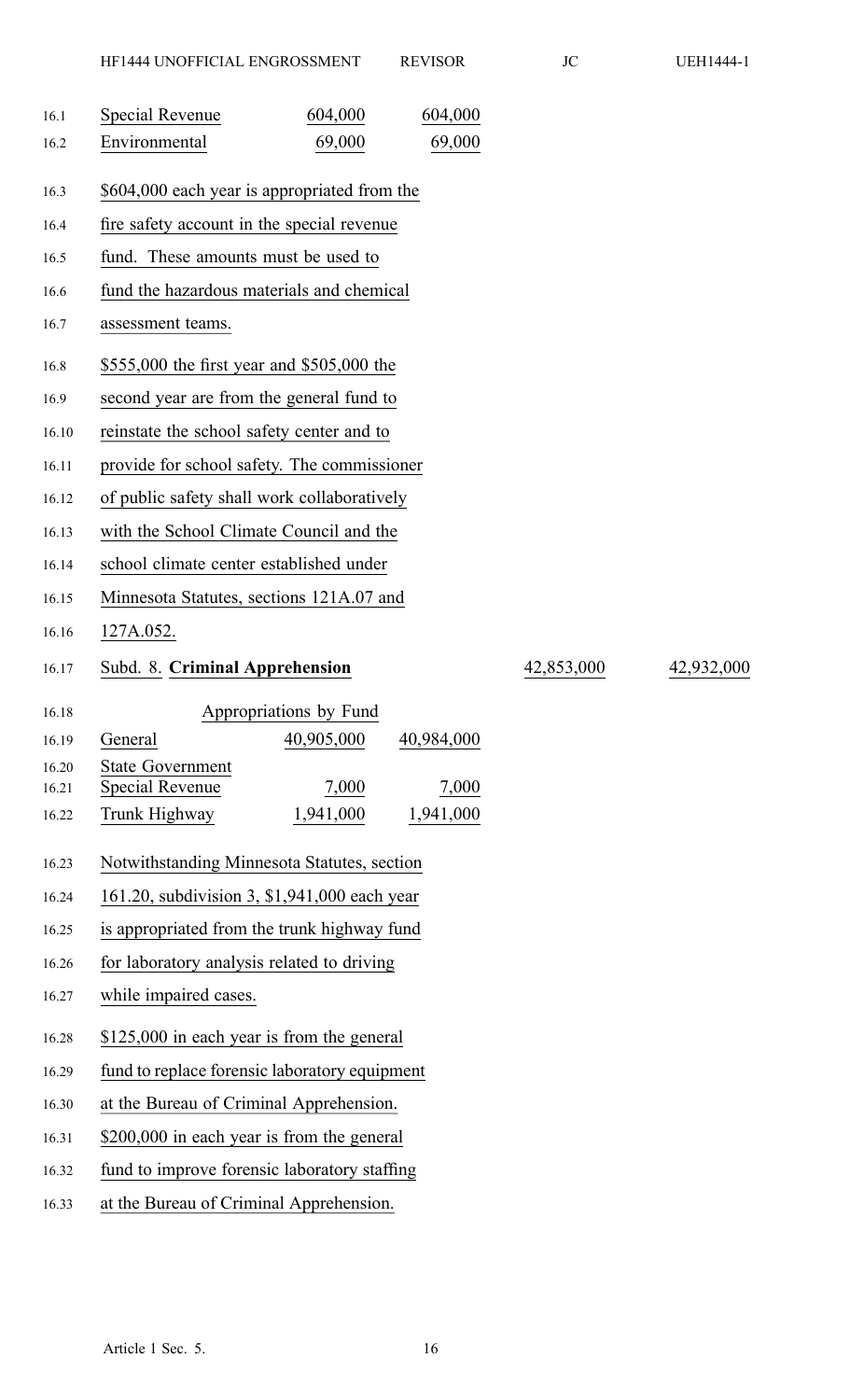|                | HF1444 UNOFFICIAL ENGROSSMENT                               | <b>REVISOR</b> | JC         | <b>UEH1444-1</b> |
|----------------|-------------------------------------------------------------|----------------|------------|------------------|
| 17.1           | \$310,000 the first year and \$389,000 the                  |                |            |                  |
| 17.2           | second year are from the general fund to                    |                |            |                  |
| 17.3           | maintain Livescan fingerprinting machines.                  |                |            |                  |
| 17.4           | Subd. 9. Fire Marshal                                       |                | 9,555,000  | 9,555,000        |
| 17.5           | This appropriation is from the fire safety                  |                |            |                  |
| 17.6           | account in the special revenue fund and is for              |                |            |                  |
| 17.7           | activities under Minnesota Statutes, section                |                |            |                  |
| 17.8           | 299F.012.                                                   |                |            |                  |
| 17.9           | Of this amount: $(1)$ \$7,187,000 each year                 |                |            |                  |
| 17.10          | is for activities under Minnesota Statutes,                 |                |            |                  |
| 17.11          | section 299F.012; and (2) \$2,368,000 the first             |                |            |                  |
| 17.12          | year and \$2,368,000 the second year are for                |                |            |                  |
| 17.13          | transfers to the general fund under Minnesota               |                |            |                  |
| 17.14          | Statutes, section 297I.06, subdivision 3.                   |                |            |                  |
| 17.15          | Subd. 10. Alcohol and Gambling Enforcement                  |                | 2,235,000  | 2,235,000        |
| 17.16          | Appropriations by Fund                                      |                |            |                  |
|                | 1,582,000 1,582,000<br>17.17 General                        |                |            |                  |
| 17.18          | 653,000<br><b>Special Revenue</b>                           | 653,000        |            |                  |
| 17.19          | This appropriation is from the alcohol                      |                |            |                  |
| 17.20          | enforcement account in the special revenue                  |                |            |                  |
| 17.21          | fund. Of this appropriation, \$500,000 each                 |                |            |                  |
| 17.22          | year shall be transferred to the general fund.              |                |            |                  |
| 17.23          | Subd. 11. Office of Justice Programs                        |                | 36,106,000 | 36,106,000       |
| 17.24          | Appropriations by Fund                                      |                |            |                  |
| 17.25          | 36,010,000<br>General                                       | 36,010,000     |            |                  |
| 17.26<br>17.27 | <b>State Government</b><br>96,000<br><b>Special Revenue</b> | 96,000         |            |                  |
| 17.28          | Up to 2.5 percent of the grant money                        |                |            |                  |
| 17.29          | appropriated in this subdivision may be used                |                |            |                  |
| 17.30          | to administer the grant program.                            |                |            |                  |
| 17.31          | \$1,500,000 in each year is from the general                |                |            |                  |
| 17.32          | fund for victim assistance grants. The funds                |                |            |                  |
| 17.33          | must be distributed through an open and                     |                |            |                  |
| 17.34          | competitive grant process for existing crime                |                |            |                  |
|                |                                                             |                |            |                  |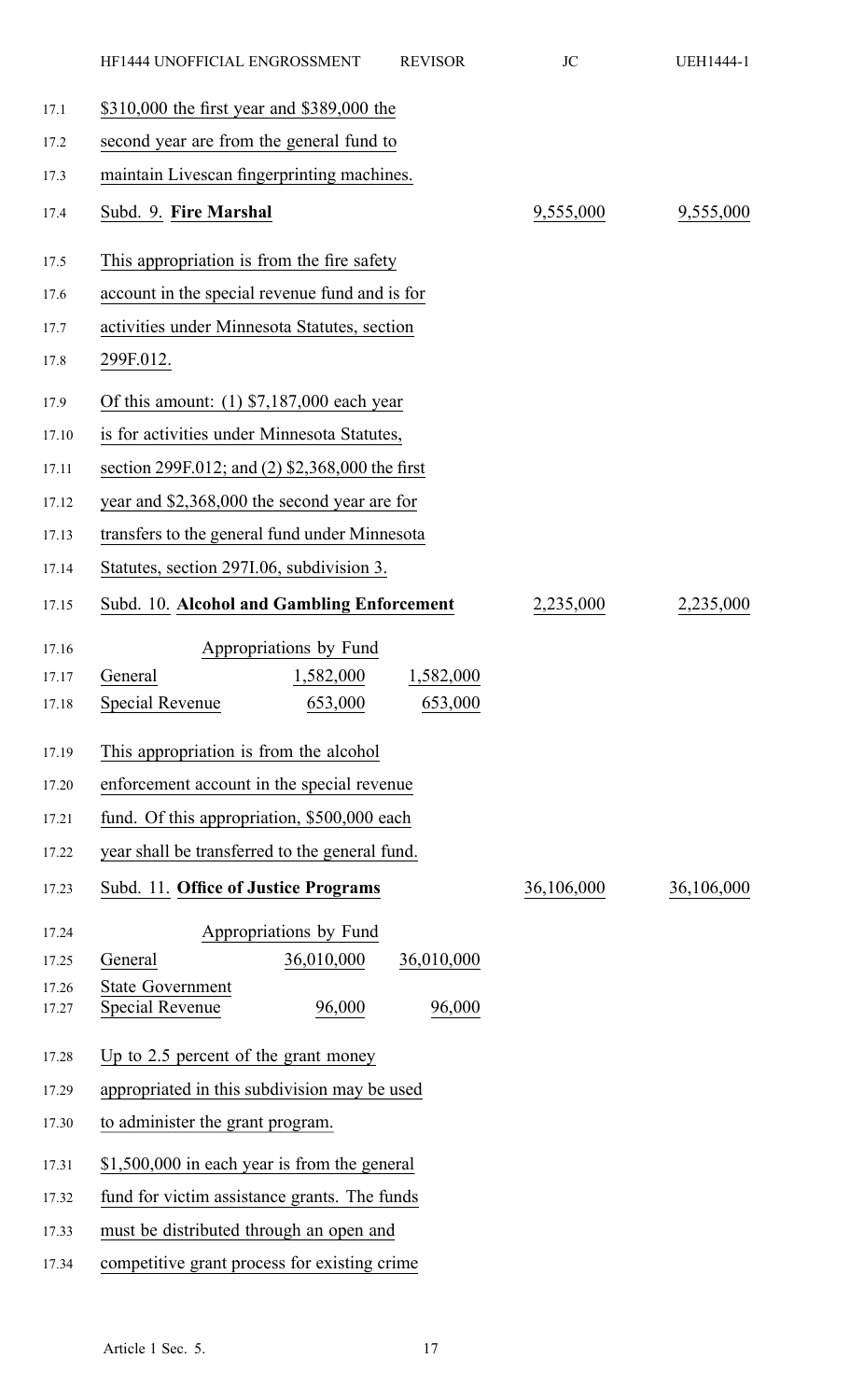18.27 **Networks** 59,738,000 64,639,000

| 18.1  | victim programs. The funds must be used to     |
|-------|------------------------------------------------|
| 18.2  | meet the needs of underserved and unserved     |
| 18.3  | areas and populations.                         |
| 18.4  | \$1,500,000 in each year is from the general   |
| 18.5  | fund for youth intervention programs under     |
| 18.6  | Minnesota Statutes, section 299A.73. The       |
| 18.7  | appropriations must be used to create new      |
| 18.8  | programs statewide in underserved areas and    |
| 18.9  | to help existing programs serve unmet needs    |
| 18.10 | in the program's communities.                  |
| 18.11 | \$50,000 in each year is from the general      |
| 18.12 | fund for a grant to the Upper Midwest          |
| 18.13 | Community Policing Institute for use           |
| 18.14 | in training community safety personnel         |
| 18.15 | about the use of de-escalation strategies      |
| 18.16 | for handling returning veterans in crisis.     |
| 18.17 | This is a onetime appropriation, and the       |
| 18.18 | unencumbered balance in the first year does    |
| 18.19 | not cancel but is available for the second     |
| 18.20 | year. The commissioner shall consult with      |
| 18.21 | the Peace Officers Standards and Training      |
| 18.22 | (POST) Board regarding the design and          |
| 18.23 | content of the course, and must also ensure    |
| 18.24 | that the training opportunities are reasonably |
| 18.25 | distributed throughout the state.              |
| 18.26 | Subd. 12. Emergency Communication              |
| 18.27 | <b>Networks</b>                                |
| 18.28 | This appropriation is from the state           |
| 18.29 | government special revenue fund for 911        |
| 18.30 | emergency telecommunications services.         |
| 18.31 | (a) Public Safety Answering Points             |
| 18.32 | \$13,664,000 each year is to be distributed    |
| 18.33 | as provided in Minnesota Statutes, section     |
| 18.34 | 403.113, subdivision 2.                        |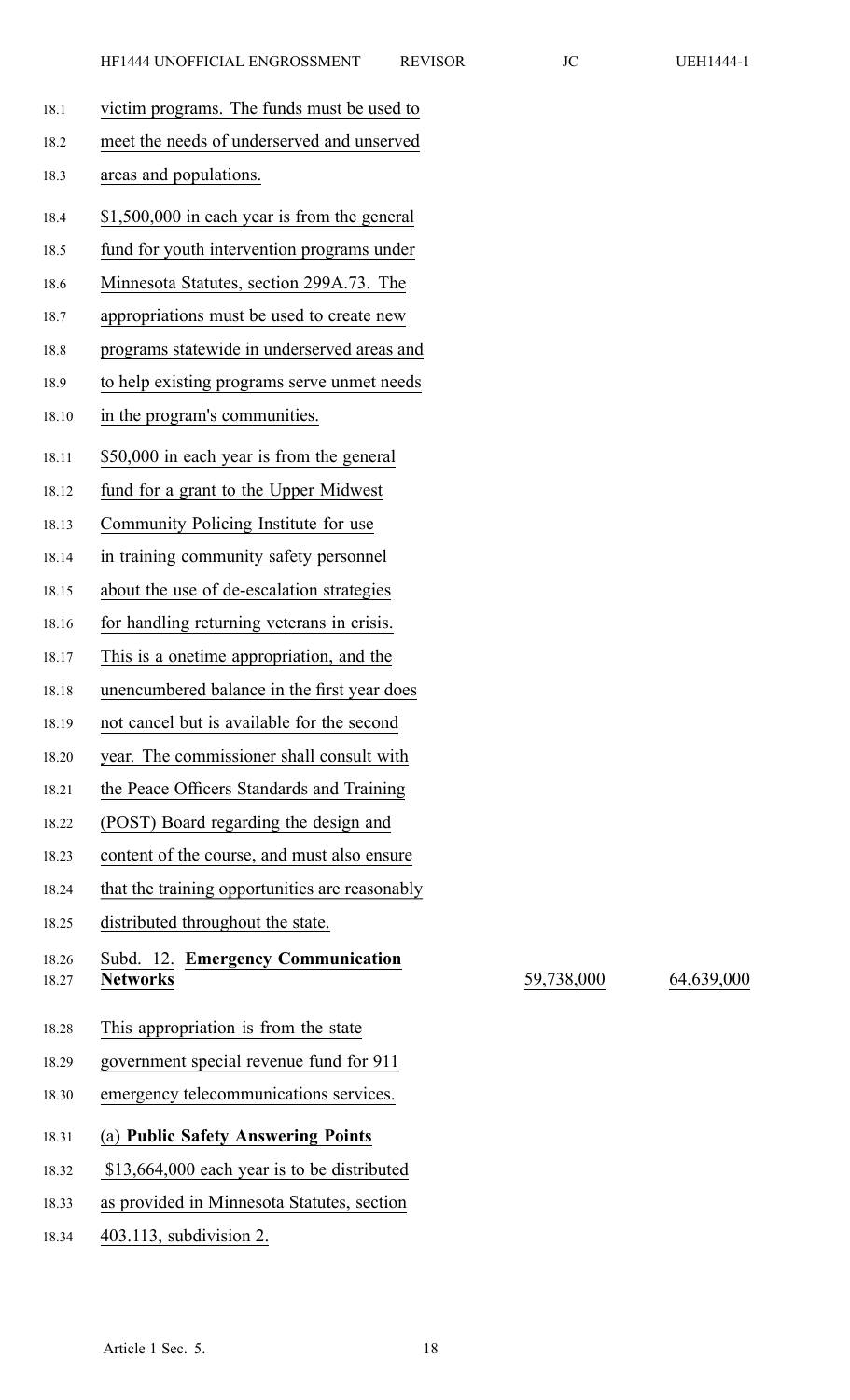|       | <b>REV</b><br>HF1444 UNOFFICIAL ENGROSSMENT   |
|-------|-----------------------------------------------|
| 19.1  | (b) Medical Resource Communication            |
| 19.2  | <b>Centers</b>                                |
| 19.3  | \$683,000 each year is for grants to the      |
| 19.4  | Minnesota Emergency Medical Services          |
| 19.5  | Regulatory Board for the Metro East           |
| 19.6  | and Metro West Medical Resource               |
| 19.7  | Communication Centers that were in            |
| 19.8  | operation before January 1, 2000.             |
| 19.9  | (c) ARMER Debt Service                        |
| 19.10 | \$23,261,000 each year is to the commissioner |
| 19.11 | of management and budget to pay debt          |
| 19.12 | service on revenue bonds issued under         |
| 19.13 | Minnesota Statutes, section 403.275.          |
| 19.14 | Any portion of this appropriation not needed  |
| 19.15 | to pay debt service in a fiscal year may be   |
| 19.16 | used by the commissioner of public safety to  |
| 19.17 | pay cash for any of the capital improvements  |
| 19.18 | for which bond proceeds were appropriated     |
| 19.19 | by Laws 2005, chapter 136, article 1, section |
| 19.20 | 9, subdivision 8, or Laws 2007, chapter 54,   |
| 19.21 | article 1, section 10, subdivision 8.         |
| 19.22 | (d) ARMER State Backbone Operating            |
| 19.23 | <b>Costs</b>                                  |
| 19.24 | \$9,250,000 the first year and \$9,650,000    |
| 19.25 | the second year are to the commissioner of    |
| 19.26 | transportation for costs of maintaining and   |
| 19.27 | operating the first and third phases of the   |
| 19.28 | statewide radio system backbone.              |
|       |                                               |

### 19.29 (e) **ARMER Improvements**

- 19.30 \$1,000,000 each year is for the Statewide
- 19.31 Radio Board for costs of design, construction,
- 19.32 maintenance of, and improvements to those
- 19.33 elements of the statewide public safety radio
- 19.34 and communication system that suppor<sup>t</sup>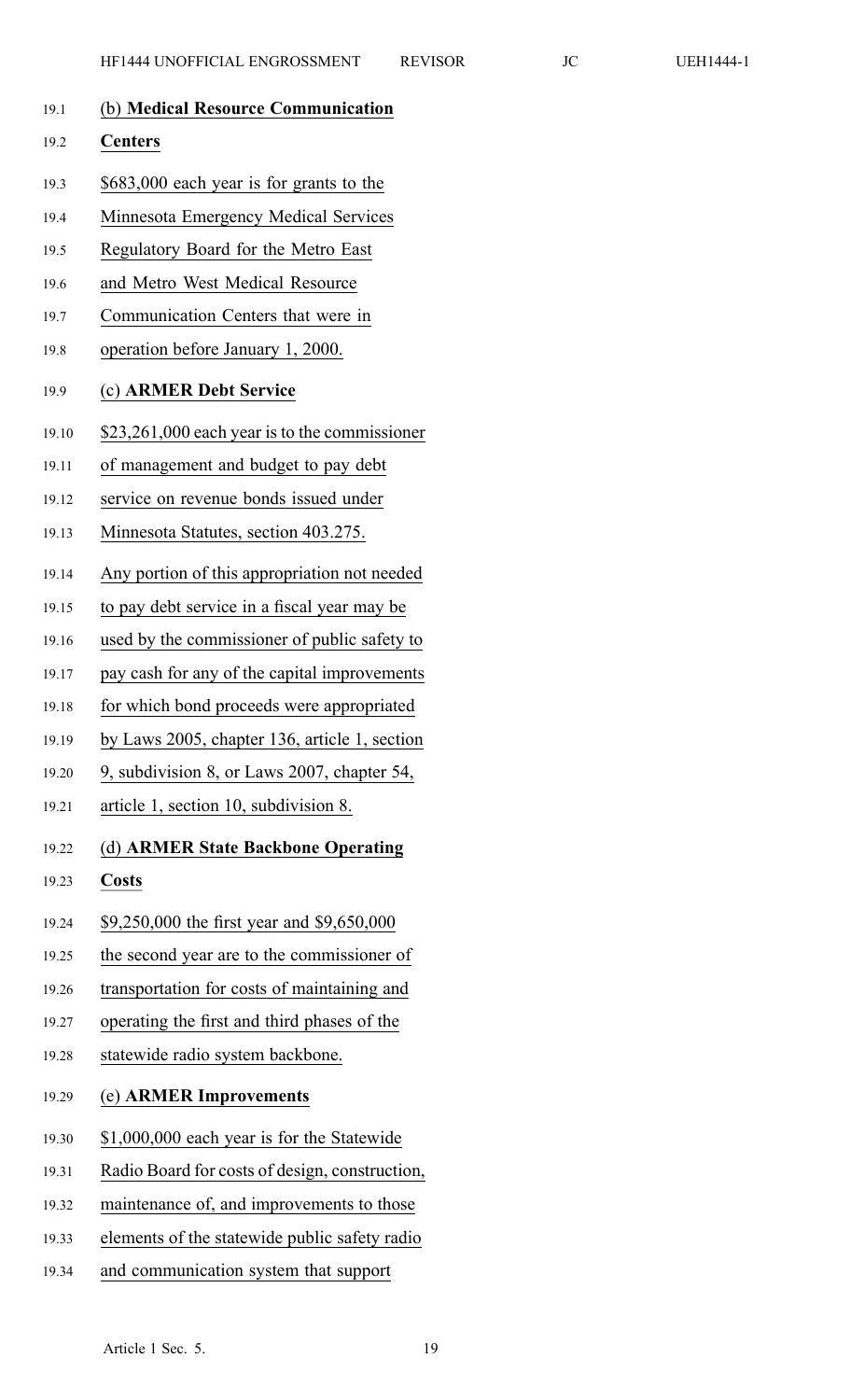|       | HF1444 UNOFFICIAL ENGROSSMENT                 | <b>REVISOR</b>          | JC         | <b>UEH1444-1</b> |
|-------|-----------------------------------------------|-------------------------|------------|------------------|
| 20.1  | mutual aid communications and emergency       |                         |            |                  |
| 20.2  | medical services or provide enhancement of    |                         |            |                  |
| 20.3  | public safety communication interoperability. |                         |            |                  |
| 20.4  | \$600,000 the first year and \$1,000,000      |                         |            |                  |
| 20.5  | the second year are for transfer to the       |                         |            |                  |
| 20.6  | commissioner of transportation for            |                         |            |                  |
| 20.7  | maintenance of the Allied Radio Matrix for    |                         |            |                  |
| 20.8  | Emergency Response.                           |                         |            |                  |
| 20.9  | Sec. 6. TORT CLAIMS                           | $\overline{\mathbf{z}}$ | 600,000 \$ | 600,000          |
| 20.10 | This appropriation is to the commissioner of  |                         |            |                  |
| 20.11 | management and budget.                        |                         |            |                  |

- 20.12 If the appropriation for either year is
- 20.13 insufficient, the appropriation for the other
- 20.14 year is available for it.

# 20.15 Sec. 7. **REAUTHORIZATION; 2008 BOND SALE EXPENSES FOR TRUNK** 20.16 **HIGHWAY BONDS.**

- 20.17 \$1,414,600 of the amount appropriated in Laws 2008, chapter 152, article 2, section
- 20.18 6, for trunk highway bond sale expenses, which was reported to the legislature according
- 20.19 to Minnesota Statutes, section 16A.642, subdivision 1, is reauthorized and does not cancel
- 20.20 under the terms of that subdivision. This appropriation for the bond sale expenses and the
- 20.21 bond sale authorization in Laws 2008, chapter 152, article 2, section 7, subdivision 1, as
- 20.22 amended, are available until December 31, 2019.
- 20.23 **EFFECTIVE DATE.** This section is effective the day following final enactment.
- 
- 20.24 **ARTICLE 2**

### 20.25 **TRANSPORTATION POLICY AND FINANCE**

20.26 Section 1. Minnesota Statutes 2012, section 161.20, subdivision 3, is amended to read: 20.27 Subd. 3. **Trunk highway fund appropriations.** The commissioner may expend 20.28 trunk highway funds only for trunk highway purposes. Payment of expenses related 20.29 to Bureau of Criminal Apprehension laboratory, Explore Minnesota Tourism kiosks, 20.30 Minnesota Safety Council, tort claims, driver education programs, Emergency Medical 20.31 Services Board, Mississippi River Parkway Commission, payments to MN.IT Services in 20.32 excess of actual costs incurred for trunk highway purposes, and personnel costs incurred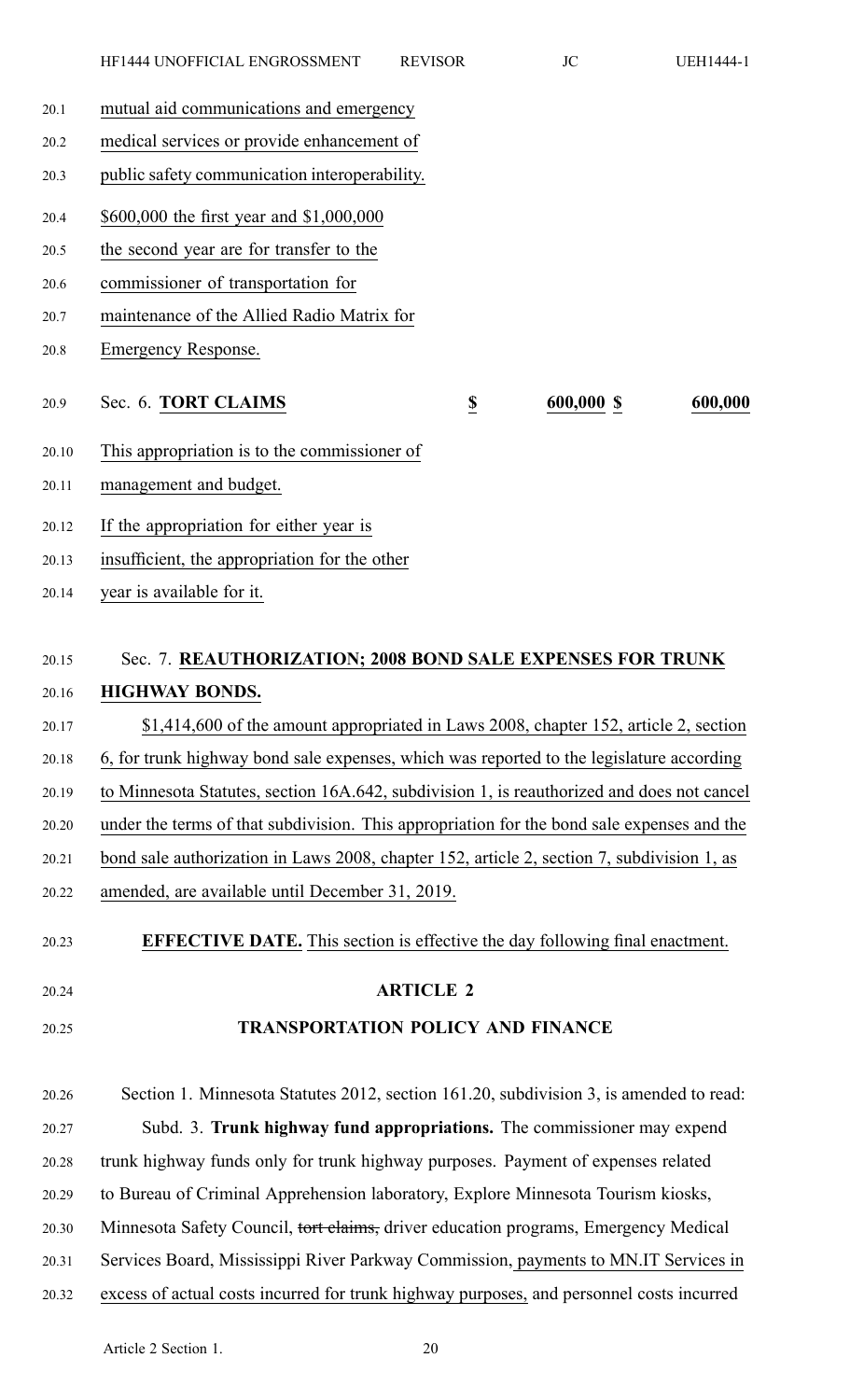- 21.1 on behalf of the Governor's Office do not further <sup>a</sup> highway purpose and do not aid in the 21.2 construction, improvement, or maintenance of the highway system.
- 21.3 Sec. 2. Minnesota Statutes 2012, section 161.53, is amended to read:
- 

#### 21.4 **161.53 RESEARCH ACTIVITIES.**

21.5 (a) The commissioner may set aside in each fiscal year up to two percen<sup>t</sup> of the total 21.6 amount of all funds appropriated to the commissioner other than county state-aid and 21.7 municipal state-aid highway funds for transportation research including public and private 21.8 research partnerships. The commissioner shall spend this money for (1) research to improve 21.9 the design, construction, maintenance, management, and environmental compatibility 21.10 of transportation systems, including research into and implementation of innovations 21.11 in bridge-monitoring technology and bridge inspection technology; bridge inspection 21.12 techniques and best practices; and the cost-effectiveness of deferred or lower cost highway 21.13 and bridge design and maintenance activities and their impacts on long-term trunk highway 21.14 costs and maintenance needs; (2) research on transportation policies that enhance energy 21.15 efficiency and economic development; (3) programs for implementing and monitoring 21.16 research results; and (4) development of transportation education and outreach activities.

21.17 (b) Of all funds appropriated to the commissioner other than state-aid funds, the 21.18 commissioner shall spend at least 0.1 percent, but not exceeding \$1,200,000 \$2,000,000 21.19 in any fiscal year, for research and related activities performed by the Center for 21.20 Transportation Studies of the University of Minnesota. The center shall establish <sup>a</sup> 21.21 technology transfer and training center for Minnesota transportation professionals. By 21.22 June 30, 2018, the center shall conduct research on transportation policy and economic 21.23 competitiveness, including, but not limited to, innovative transportation finance options 21.24 and economic development, transportation impacts of industry clusters and freight, and 21.25 transportation technology impacts on economic competitiveness.

- 21.26 Sec. 3. Minnesota Statutes 2012, section 168A.29, subdivision 1, is amended to read: 21.27 Subdivision 1. **Amounts.** (a) The department must be paid the following fees: 21.28 (1) for filing an application for and the issuance of an original certificate of title, 21.29 the sum of:
- 21.30 (i) until December 31, 2016, \$6.25 of which \$3.25 must be paid into the vehicle 21.31 services operating account of the special revenue fund under section 299A.705; until 21.32 June 30, 2012, a surcharge of \$1.75 must be added to the fee and credited to the driver 21.33 and vehicle services technology account;, and from July 1, 2012, to June 30, 2016, a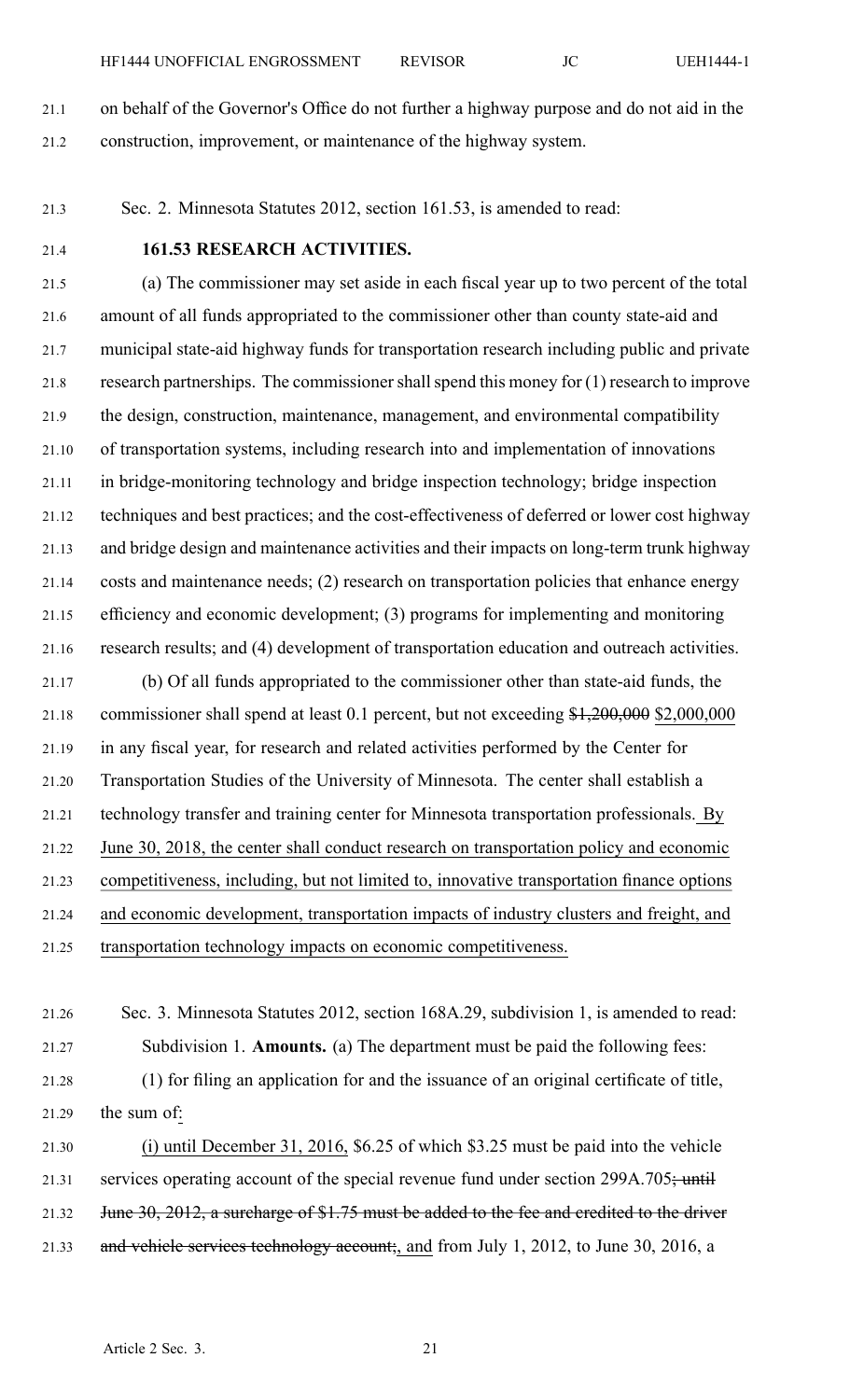- 22.1 surcharge of \$1 must be added to the fee and credited to the driver and vehicle services 22.2 technology account; and
- 22.3 (ii) on and after January 1, 2017, \$8.25 of which \$4.15 must be paid into the vehicle 22.4 services operating account;

22.5 (2) for each security interest when first noted upon <sup>a</sup> certificate of title, including the 22.6 concurrent notation of any assignment thereof and its subsequent release or satisfaction, 22.7 the sum of \$2, excep<sup>t</sup> that no fee is due for <sup>a</sup> security interest filed by <sup>a</sup> public authority 22.8 under section 168A.05, subdivision 8;

- 22.9 (3) until December 31, 2016, for the transfer of the interest of an owner and the 22.10 issuance of <sup>a</sup> new certificate of title, the sum of \$5.50 of which \$2.50 must be paid into the 22.11 vehicle services operating account of the special revenue fund under section 299A.705; 22.12 until June 30, 2012, a surcharge of \$1.75 must be added to the fee and credited to the 22.13 driver and vehicle services technology account;, and from July 1, 2012, to June 30, 2016, 22.14 <sup>a</sup> surcharge of \$1 must be added to the fee and credited to the driver and vehicle services 22.15 technology account;
- 22.16 (4) for each assignment of <sup>a</sup> security interest when first noted on <sup>a</sup> certificate of title, 22.17 unless noted concurrently with the security interest, the sum of \$1; and
- 22.18 (5) for issuing <sup>a</sup> duplicate certificate of title, the sum of \$7.25 of which \$3.25 must 22.19 be paid into the vehicle services operating account of the special revenue fund under 22.20 section 299A.705; until June 30, 2012, <sup>a</sup> surcharge of \$1.75 must be added to the fee 22.21 and credited to the driver and vehicle services technology account; from July 1, 2012, 22.22 to June 30, 2016, <sup>a</sup> surcharge of \$1 must be added to the fee and credited to the driver 22.23 and vehicle services technology account.
- 22.24 (b) After June 30, 1994, In addition to each of the fees the fee required under 22.25 paragraph (a), clauses clause (1) and  $(3)$ , the department must be paid \$3.50. The additional 22.26 \$3.50 fee collected under this paragraph must be deposited in the special revenue fund and 22.27 credited to the public safety motor vehicle account established in section 299A.70.
- 22.28 Sec. 4. Minnesota Statutes 2012, section 171.05, subdivision 2, is amended to read: 22.29 Subd. 2. **Person less than 18 years of age.** (a) Notwithstanding any provision 22.30 in subdivision 1 to the contrary, the department may issue an instruction permit to an 22.31 applicant who is 15, 16, or 17 years of age and who:
- 22.32 (1) has completed <sup>a</sup> course of driver education in another state, has <sup>a</sup> previously 22.33 issued valid license from another state, or is enrolled in either: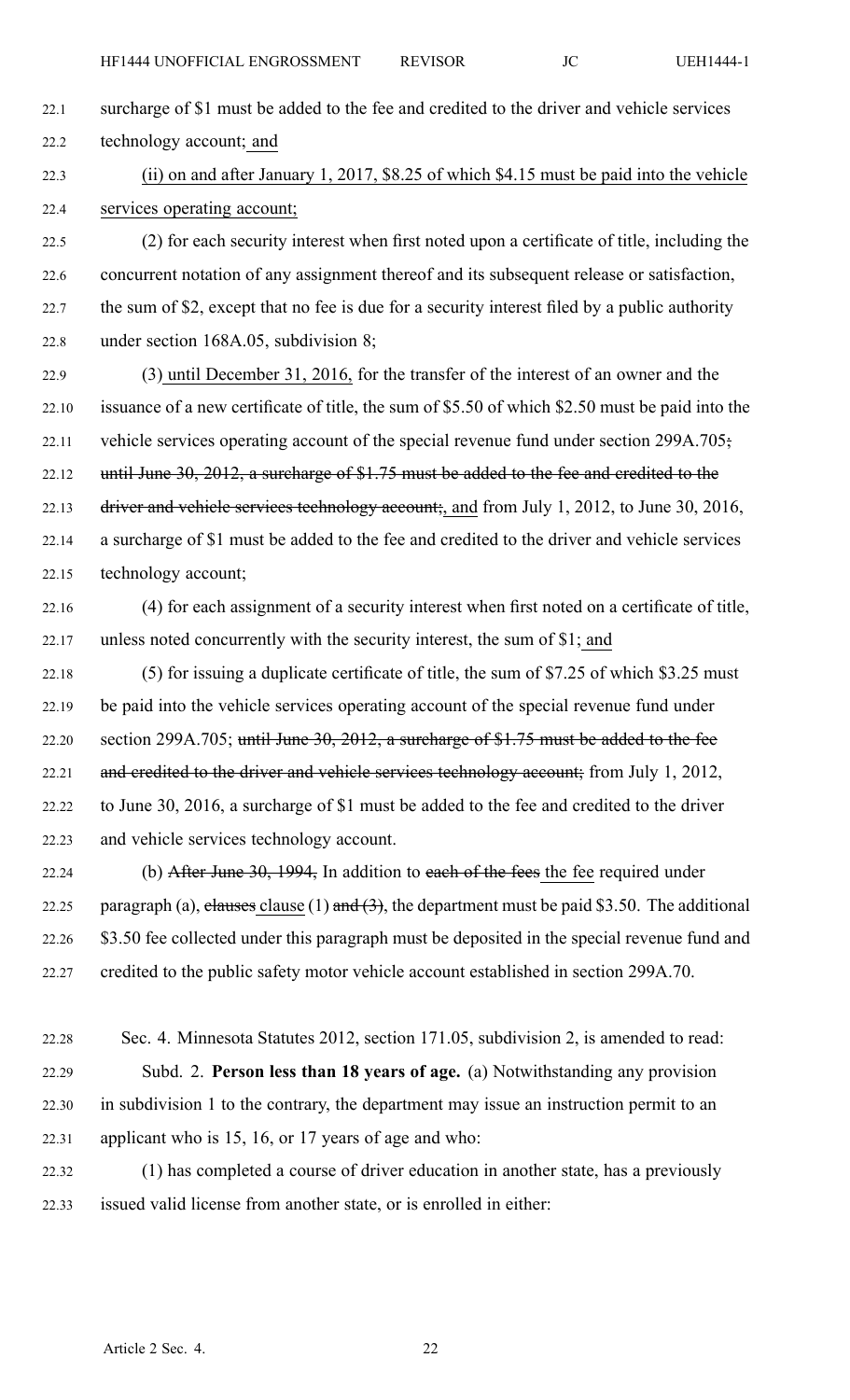23.1 (i) <sup>a</sup> public, private, or commercial driver education program that is approved by 23.2 the commissioner of public safety and that includes classroom and behind-the-wheel 23.3 training; or

23.4 (ii) an approved behind-the-wheel driver education program when the student is 23.5 receiving full-time instruction in <sup>a</sup> home school within the meaning of sections 120A.22 23.6 and 120A.24, the student is working toward <sup>a</sup> homeschool diploma, the student is taking 23.7 home-classroom driver training with classroom materials approved by the commissioner 23.8 of public safety, and the student's paren<sup>t</sup> has certified the student's homeschool and 23.9 home-classroom driver training status on the form approved by the commissioner; 23.10 (2) has completed the classroom phase of instruction in the driver education program

23.11 or has completed 15 hours of classroom instruction in <sup>a</sup> program that presents classroom 23.12 and behind-the-wheel instruction concurrently;

23.13 (3) has passed <sup>a</sup> test of the applicant's eyesight;

23.14 (4) has passed <sup>a</sup> department-administered test of the applicant's knowledge of traffic 23.15 laws;

23.16 (5) has completed the required application, which must be approved by (i) either 23.17 paren<sup>t</sup> when both reside in the same household as the minor applicant or, if otherwise, 23.18 then (ii) the paren<sup>t</sup> or spouse of the paren<sup>t</sup> having custody or, in the event there is no 23.19 court order for custody, then (iii) the paren<sup>t</sup> or spouse of the paren<sup>t</sup> with whom the minor 23.20 is living or, if items (i) to (iii) do not apply, then (iv) the guardian having custody of the 23.21 minor, (v) the foster paren<sup>t</sup> or the director of the transitional living program in which the 23.22 child resides or, in the event <sup>a</sup> person under the age of 18 has no living father, mother, 23.23 or guardian, or is married or otherwise legally emancipated, then (vi) the applicant's 23.24 adult spouse, adult close family member, or adult employer; provided, that the approval 23.25 required by this clause contains <sup>a</sup> verification of the age of the applicant and the identity of 23.26 the parent, guardian, adult spouse, adult close family member, or adult employer; and

23.27 (6) has paid the fee all fees required in section 171.06, subdivision 2.

23.28 (b) For the purposes of determining compliance with the certification of paragraph 23.29 (a), clause (1), item (ii), the commissioner may reques<sup>t</sup> verification of <sup>a</sup> student's 23.30 homeschool status from the superintendent of the school district in which the student 23.31 resides and the superintendent shall provide that verification.

23.32 (c) The instruction permit is valid for two years from the date of application and 23.33 may be renewed upon paymen<sup>t</sup> of <sup>a</sup> fee equal to the fee for issuance of an instruction 23.34 permit under section 171.06, subdivision 2.

23.35 (d) The commissioner of public safety shall adopt rules to carry out the provisions 23.36 of this section. The rules adopted under this section are exemp<sup>t</sup> from the rulemaking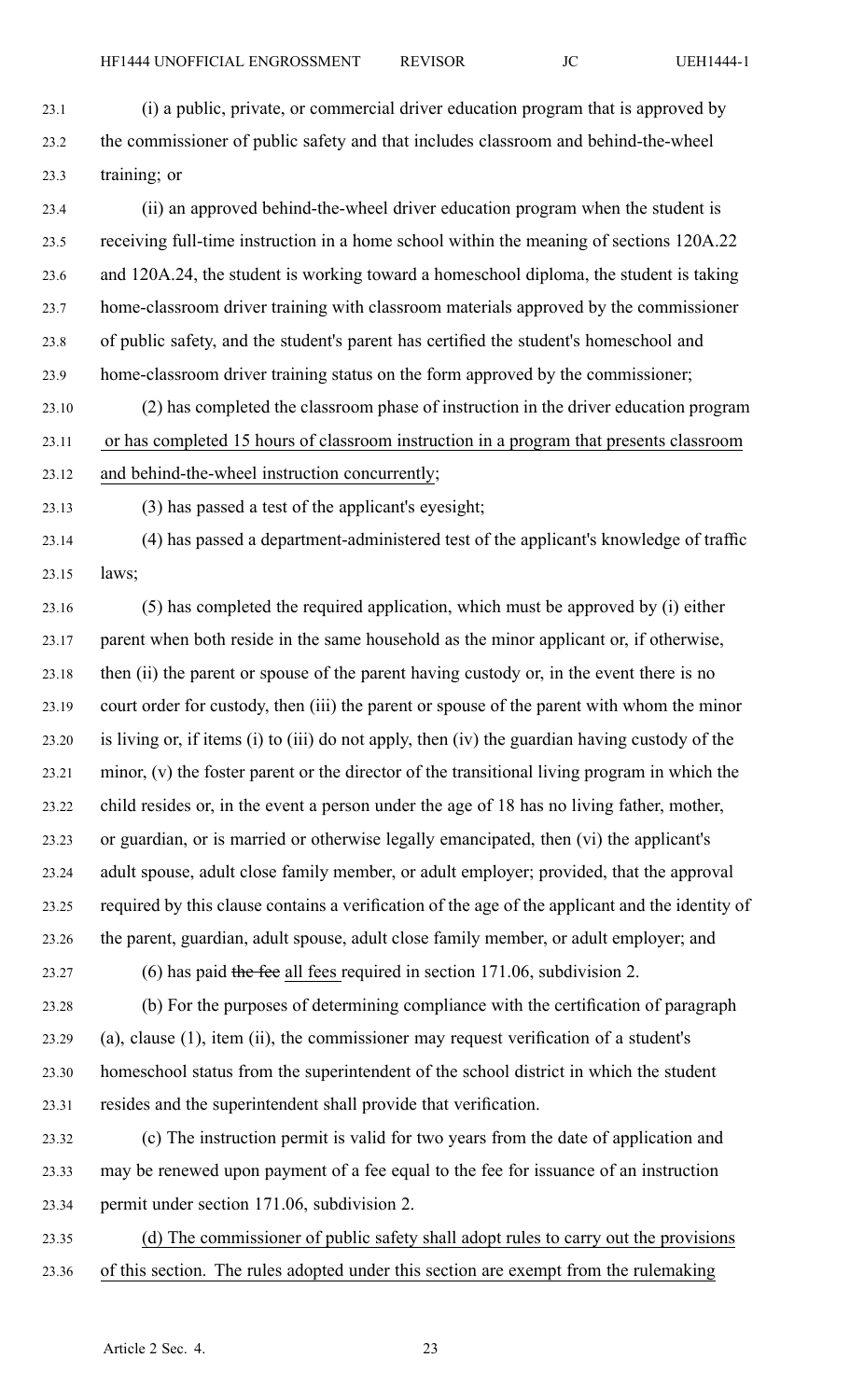24.1 provisions of chapter 14. The rules are subject to section 14.386, excep<sup>t</sup> that section

24.2 14.386, paragraph (b), does not apply.

24.3 **EFFECTIVE DATE.** Paragraph (a) is effective June 1, 2014. Paragraph (d) is 24.4 effective the day following final enactment.

24.5 Sec. 5. Minnesota Statutes 2012, section 171.061, subdivision 4, is amended to read: 24.6 Subd. 4. **Fee; equipment.** (a) The agen<sup>t</sup> may charge and retain <sup>a</sup> filing fee of \$5 \$8 24.7 for each application. Except as provided in paragraph (c), the fee shall cover all expenses 24.8 involved in receiving, accepting, or forwarding to the department the applications and 24.9 fees required under sections 171.02, subdivision 3; 171.06, subdivisions 2 and 2a; and 24.10 171.07, subdivisions 3 and 3a.

24.11 (b) The statutory fees and the filing fees imposed under paragraph (a) may be paid 24.12 by credit card or debit card. The driver's license agen<sup>t</sup> may collect <sup>a</sup> convenience fee on 24.13 the statutory fees and filing fees not greater than the cost of processing <sup>a</sup> credit card or 24.14 debit card transaction. The convenience fee must be used to pay the cost of processing 24.15 credit card and debit card transactions. The commissioner shall adopt rules to administer 24.16 this paragraph using the exemp<sup>t</sup> procedures of section 14.386, excep<sup>t</sup> that section 14.386, 24.17 paragraph (b), does not apply.

24.18 (c) The department shall maintain the photo identification equipment for all 24.19 agents appointed as of January 1, 2000. Upon the retirement, resignation, death, or 24.20 discontinuance of an existing agent, and if <sup>a</sup> new agen<sup>t</sup> is appointed in an existing office 24.21 pursuan<sup>t</sup> to Minnesota Rules, chapter 7404, and notwithstanding the above or Minnesota 24.22 Rules, par<sup>t</sup> 7404.0400, the department shall provide and maintain photo identification 24.23 equipment without additional cost to <sup>a</sup> newly appointed agen<sup>t</sup> in that office if the office 24.24 was provided the equipment by the department before January 1, 2000. All photo 24.25 identification equipment must be compatible with standards established by the department. 24.26 (d) A filing fee retained by the agen<sup>t</sup> employed by <sup>a</sup> county board must be paid into

24.27 the county treasury and credited to the general revenue fund of the county. An agen<sup>t</sup> who 24.28 is not an employee of the county shall retain the filing fee in lieu of county employment 24.29 or salary and is considered an independent contractor for pension purposes, coverage 24.30 under the Minnesota State Retirement System, or membership in the Public Employees 24.31 Retirement Association.

24.32 (e) Before the end of the first working day following the final day of the reporting 24.33 period established by the department, the agen<sup>t</sup> must forward to the department all 24.34 applications and fees collected during the reporting period excep<sup>t</sup> as provided in paragraph 24.35 (d).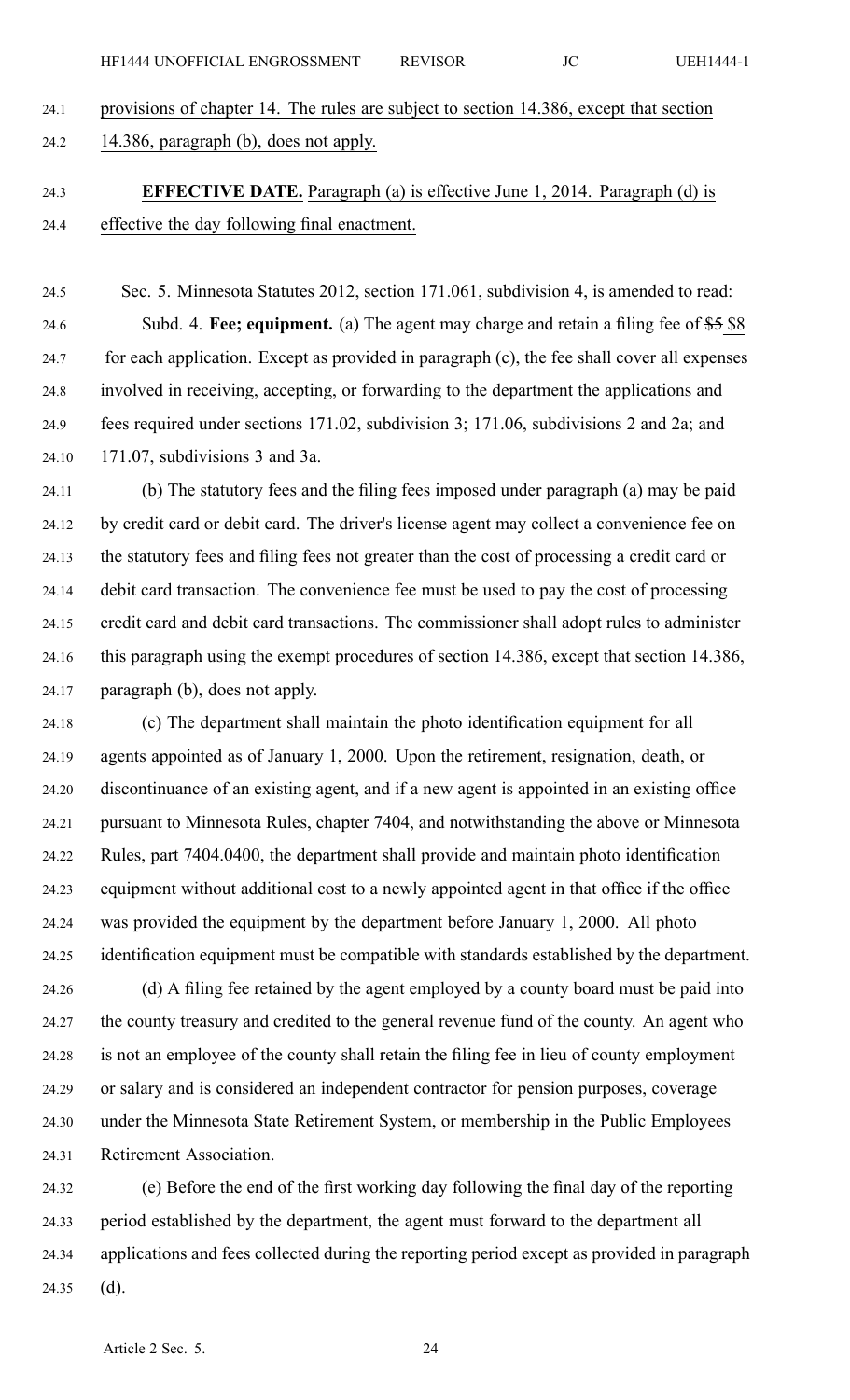| 25.1  | Sec. 6. Minnesota Statutes 2012, section 174.40, is amended by adding a subdivision       |
|-------|-------------------------------------------------------------------------------------------|
| 25.2  | to read:                                                                                  |
| 25.3  | Subd. 7a. Related non-infrastructure activities. (a) The commissioner may not             |
| 25.4  | expend an appropriation from the bond proceeds fund, or provide financial assistance from |
| 25.5  | such appropriations, for the purposes specified in this subdivision.                      |
| 25.6  | (b) Subject to appropriations made specifically for the purposes of this subdivision,     |
| 25.7  | the commissioner may expend funds for non-infrastructure activities to encourage walking  |
| 25.8  | and bicycling to school, including:                                                       |
| 25.9  | (1) planning activities;                                                                  |
| 25.10 | (2) public awareness campaigns and outreach to press and community leaders;               |
|       |                                                                                           |

- 25.11 (3) traffic education and enforcement in the vicinity of schools;
- 25.12 (4) student sessions on bicycle and pedestrian safety, health, and the environment; and
- 25.13 (5) financial assistance for training, volunteers, and managers of safe routes to
- 25.14 school programs.

25.15 Sec. 7. Minnesota Statutes 2012, section 299A.73, subdivision 3, is amended to read: 25.16 Subd. 3. **Grant allocation formula.** Up to one five percen<sup>t</sup> of the appropriations 25.17 to the grants-in-aid to the youth intervention program may be used for <sup>a</sup> gran<sup>t</sup> to 25.18 the Minnesota Youth Intervention Programs Association for expenses in providing 25.19 collaborative collaboration, program development, professional development training 25.20 and, technical assistance to, tracking, and analyzing and reporting outcome data for the 25.21 community-based grantees of the program. The Minnesota Youth Intervention Programs 25.22 Association is not required to meet the match obligation under subdivision 2.

25.23 Sec. 8. Minnesota Statutes 2012, section 299E.01, subdivision 3, is amended to read: 25.24 Subd. 3. **Powers and duties transferred.** All powers, duties and responsibilities 25.25 heretofore assigned by law to the commissioner of administration relating to the general 25.26 function of security in such Capitol complex state-owned buildings are hereby transferred 25.27 to the commissioner of public safety. The commissioner of public safety shall have 25.28 the final authority regarding public safety and security in the Capitol complex. The 25.29 commissioner of administration shall have the powers, duties, and responsibilities relating 25.30 to the Capitol complex of state-owned buildings as provided under chapter 16B.

25.31 Sec. 9. Minnesota Statutes 2012, section 398A.04, is amended by adding <sup>a</sup> subdivision 25.32 to read: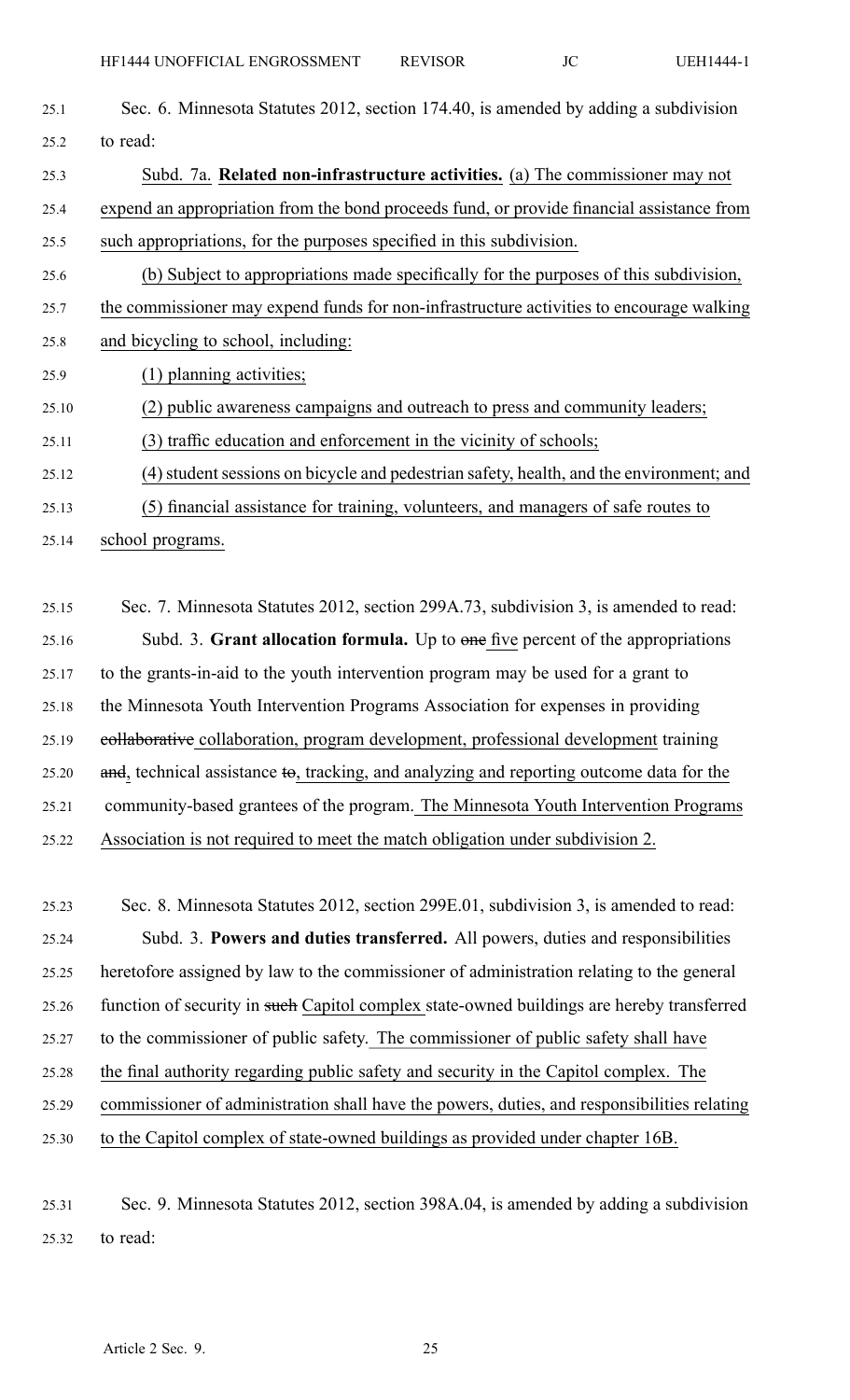| 26.1  | Subd. 2a. Bus rapid transit development. A regional rail authority may exercise               |
|-------|-----------------------------------------------------------------------------------------------|
| 26.2  | the powers conferred under this section to: plan, establish, acquire, develop, purchase,      |
| 26.3  | enlarge, extend, improve, maintain, equip, regulate, and protect; and pay costs of            |
| 26.4  | construction and operation of a bus rapid transit system located within its county on transit |
| 26.5  | ways included in and approved by the Metropolitan Council's 2030 Transportation Policy        |
| 26.6  | Plan. This subdivision applies only to the counties of Anoka, Carver, Dakota, Hennepin,       |
| 26.7  | Ramsey, Scott, and Washington.                                                                |
| 26.8  | <b>EFFECTIVE DATE.</b> This section is effective the day following final enactment            |
| 26.9  | and applies only to the counties of Anoka, Carver, Dakota, Hennepin, Ramsey, Scott,           |
| 26.10 | and Washington.                                                                               |
| 26.11 | Sec. 10. Minnesota Statutes 2012, section 398A.10, is amended by adding a                     |
| 26.12 | subdivision to read:                                                                          |
| 26.13 | Subd. 4. <b>Definition.</b> For purposes of this section, "project" means the initial         |
| 26.14 | construction of a minimum operable segment of a new light rail transit or commuter rail       |
| 26.15 | line, but does not include infill stations, project enhancements, extensions, or supportive   |
| 26.16 | infrastructure, constructed after the rail transit is operational.                            |
| 26.17 | <b>EFFECTIVE DATE.</b> This section is effective the day following final enactment.           |
| 26.18 | Sec. 11. Minnesota Statutes 2012, section 473.39, is amended by adding a subdivision          |
| 26.19 | to read:                                                                                      |
| 26.20 | Subd. 1s. <b>Obligations.</b> After July 1, 2013, in addition to other authority in this      |
| 26.21 | section, the council may issue certificates of indebtedness, bonds, or other obligations      |
| 26.22 | under this section in an amount not exceeding \$35,800,000 for capital expenditures as        |
| 26.23 | prescribed in the council's transit capital improvement program and for related costs,        |
| 26.24 | including the costs of issuance and sale of the obligations.                                  |
| 26.25 | <b>EFFECTIVE DATE.</b> This section is effective the day following final enactment            |
| 26.26 | and applies in the counties of Anoka, Carver, Dakota, Hennepin, Ramsey, Scott, and            |
| 26.27 | Washington.                                                                                   |
| 26.28 | Sec. 12. Laws 2009, chapter 9, section 1, the effective date, is amended to read:             |
| 26.29 | <b>EFFECTIVE DATE.</b> This section is effective the day following final enactment,           |
| 26.30 | and expires $\theta$ m June 30, 2013 2016.                                                    |
|       |                                                                                               |

# 26.31 **EFFECTIVE DATE.** This section is effective the day following final enactment.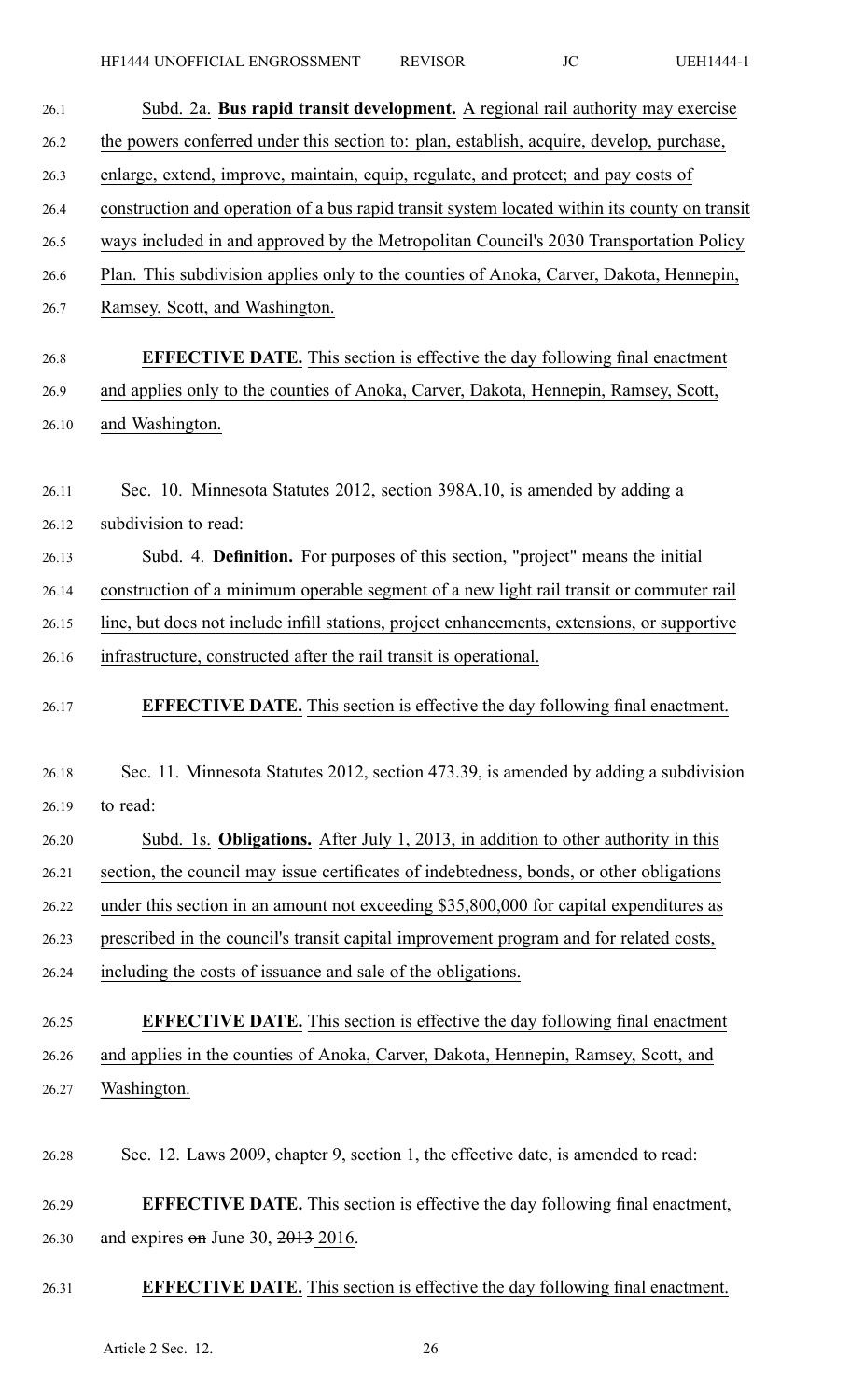| 27.1  | Sec. 13. FINANCIAL ASSISTANCE FOR NORTHSTAR COMMUTER RAIL                                     |
|-------|-----------------------------------------------------------------------------------------------|
| 27.2  | <b>EXPENSES; GREATER MINNESOTA.</b>                                                           |
| 27.3  | The portion of the cost to provide financial assistance for the Greater Minnesota             |
| 27.4  | Transit component of the Northstar Commuter Rail is exempt from the requirements in           |
| 27.5  | Minnesota Statutes, section 174.24, subdivision 1.                                            |
| 27.6  | Sec. 14. MINNESOTA DEPARTMENT OF TRANSPORTATION DISTRICT 1                                    |
| 27.7  | <b>CONSTRUCTION PROJECTS.</b>                                                                 |
| 27.8  | (a) Notwithstanding any law to the contrary, the commissioner of transportation               |
| 27.9  | must select and implement either the M-1 or the E-2 layout, as identified in the alternatives |
| 27.10 | analysis conducted by the Department of Transportation, or variations of the M-1 or E-2       |
| 27.11 | layouts, for the project involving the relocation of marked U.S. Highway 53 between           |
| 27.12 | Eveleth and Virginia.                                                                         |
| 27.13 | (b) Notwithstanding any law to the contrary, the commissioner of transportation               |
| 27.14 | must select and implement the South Route layout, as identified and selected in 2010 as       |
| 27.15 | the preferred alternative, for the project involving marked U.S. Highway 169 between          |
| 27.16 | Tower and Ely.                                                                                |
| 27.17 | <b>EFFECTIVE DATE.</b> This section is effective the day following final enactment.           |
| 27.18 | Sec. 15. NOVICE DRIVER EDUCATION IMPROVEMENT TASK FORCE.                                      |
| 27.19 | (a) The Novice Driver Education Improvement Task Force is established to ensure               |
| 27.20 | driver education programs in Minnesota meet the Novice Teen Driver Education and              |
| 27.21 | Training Administrative Standards published by the United States Department of                |
| 27.22 | Transportation, National Highway Traffic Safety Administration.                               |
| 27.23 | (b) The task force consists of 21 members:                                                    |
| 27.24 | (1) the commissioner of public safety or the commissioner's designee;                         |
| 27.25 | (2) two representatives from and designated by the Minnesota Association of                   |
| 27.26 | <b>Student Councils;</b>                                                                      |
| 27.27 | (3) one representative from and designated by Mothers Against Drunk Driving;                  |
| 27.28 | (4) one representative from and designated by Minnesotans for Safe Driving;                   |
| 27.29 | (5) two representatives from law enforcement organizations, such as the Minnesota             |
| 27.30 | Chiefs of Police Association and the Minnesota Sheriffs' Association, appointed by the        |
| 27.31 | commissioner;                                                                                 |
| 27.32 | (6) one representative from and designated by the American Automobile Association;            |
| 27.33 | one representative from and designated by the Minnesota Safety Council;<br>(7)                |
| 27.34 | (8) two representatives from and designated by the Minnesota PTA;                             |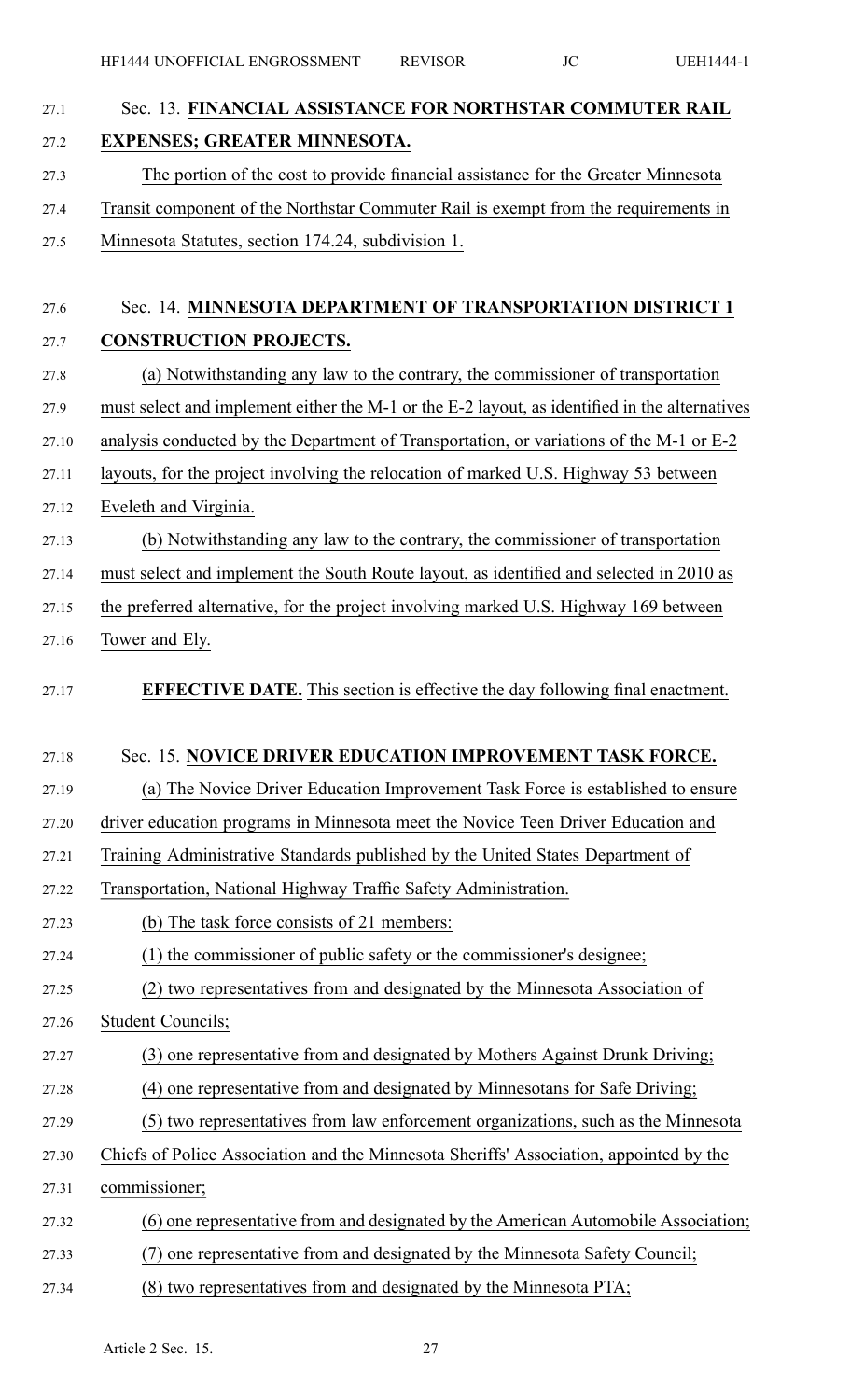| 28.1  | (9) five driver educators from the Minnesota Driver and Traffic Safety Education             |
|-------|----------------------------------------------------------------------------------------------|
| 28.2  | Association designated by the commissioner; and                                              |
| 28.3  | (10) five driver educators from commercial driving schools, designated by the                |
| 28.4  | commissioner.                                                                                |
| 28.5  | (c) Any vacancies shall be filled by the appointing or designating authorities.              |
| 28.6  | (d) Members shall serve without compensation.                                                |
| 28.7  | (e) Members shall be appointed or designated by August 1, 2013.                              |
| 28.8  | (f) The commissioner or the commissioner's designee shall convene the first meeting          |
| 28.9  | of the task force after all appointments have been made. At the first meeting, the task      |
| 28.10 | force shall elect a chair from among its members by majority vote. The first meeting must    |
| 28.11 | take place by September 1, 2013.                                                             |
| 28.12 | (g) The duties of the task force are to examine and compare Minnesota law and                |
| 28.13 | rules concerning driver education with the Novice Teen Driver Education and Training         |
| 28.14 | Administrative Standards, identify discrepancies, and determine to what extent, if any,      |
| 28.15 | state law should be modified to conform with federal standards.                              |
| 28.16 | (h) The commissioner shall provide support staff and administrative services for             |
| 28.17 | the task force.                                                                              |
| 28.18 | (i) The task force shall submit a report no later than August 31, 2015, to the               |
| 28.19 | chairs and ranking minority members of the committees in the house of representatives        |
| 28.20 | and senate having jurisdiction over transportation policy and finance, containing its        |
| 28.21 | recommendation as to whether or to what extent Minnesota's driver education programs         |
| 28.22 | should conform to national standards referenced in paragraph (a), and if so, providing draft |
| 28.23 | legislation necessary or desirable to achieve the recommended level of federal conformity.   |
| 28.24 | The report may present recommendations for improving Minnesota's driver education            |
| 28.25 | curriculum and identify associated costs.                                                    |
| 28.26 | <b>EFFECTIVE DATE.</b> This section is effective the day following final enactment           |
| 28.27 | and is repealed September 1, 2015, or the day after the task force submits its report, as    |
| 28.28 | required in paragraph (i), whichever occurs first.                                           |
|       |                                                                                              |
| 28.29 | Sec. 16. TRANSIT WAY COMMUNITY ENGAGEMENT.                                                   |
| 28.30 | (a) In all phases of a transit way project in which the Metropolitan Council is the          |
| 28.31 | lead transportation authority, the council may partner and contract for services with local  |

28.32 community-based organizations to promote community engagemen<sup>t</sup> activities along the

- 28.33 project corridor. The community-based organizations may include those organizations
- 28.34 representative of low-income people, people of color, people with disabilities, other
- 28.35 cultural constituencies, or small businesses.